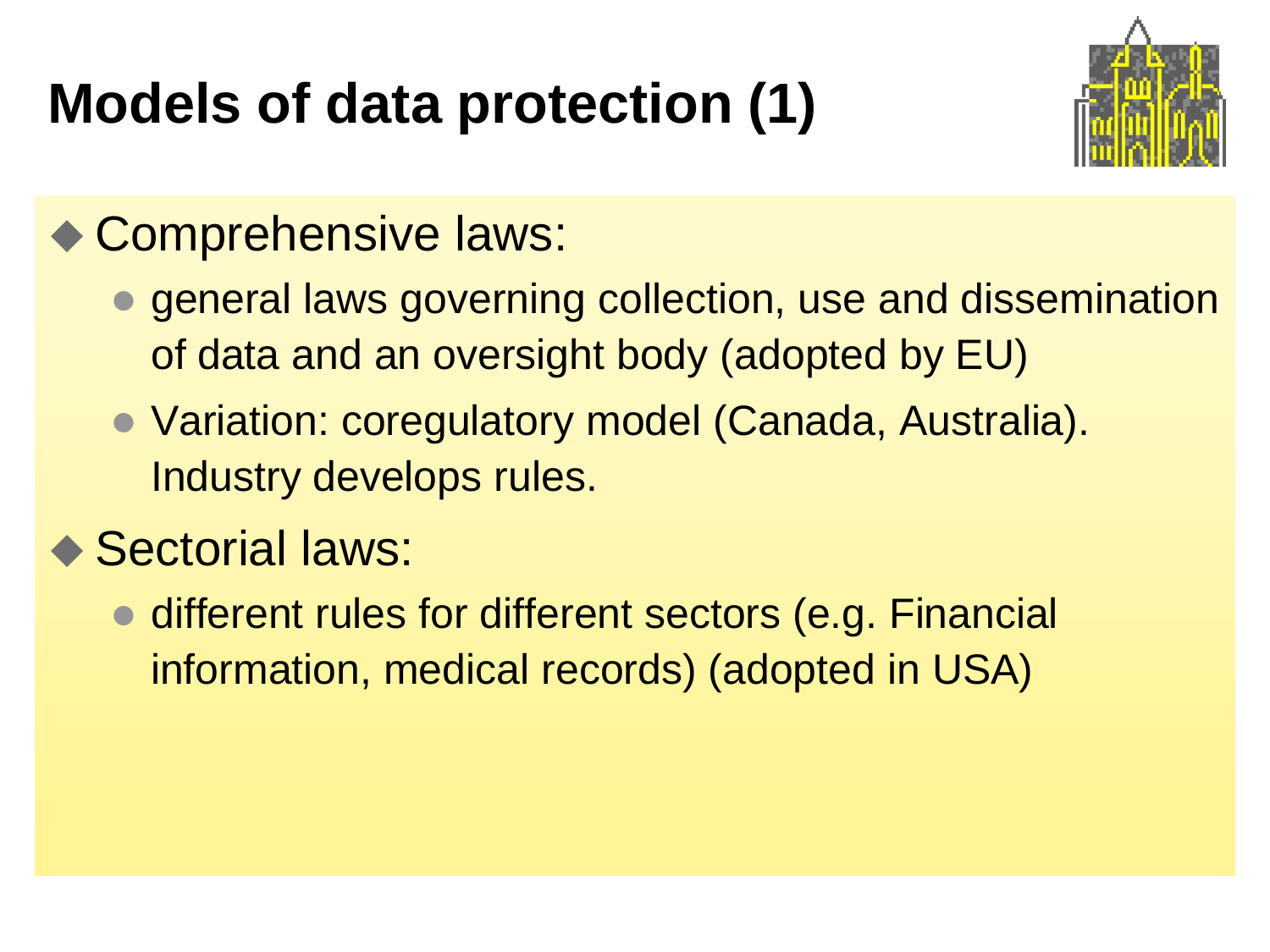### **Models of data protection (2)**



### ◆ Self-regulation:

- Code of practice
- Code of conduct

### ◆ Technology for privacy:

● Exploitation of technology for privacy protection: for example encryption.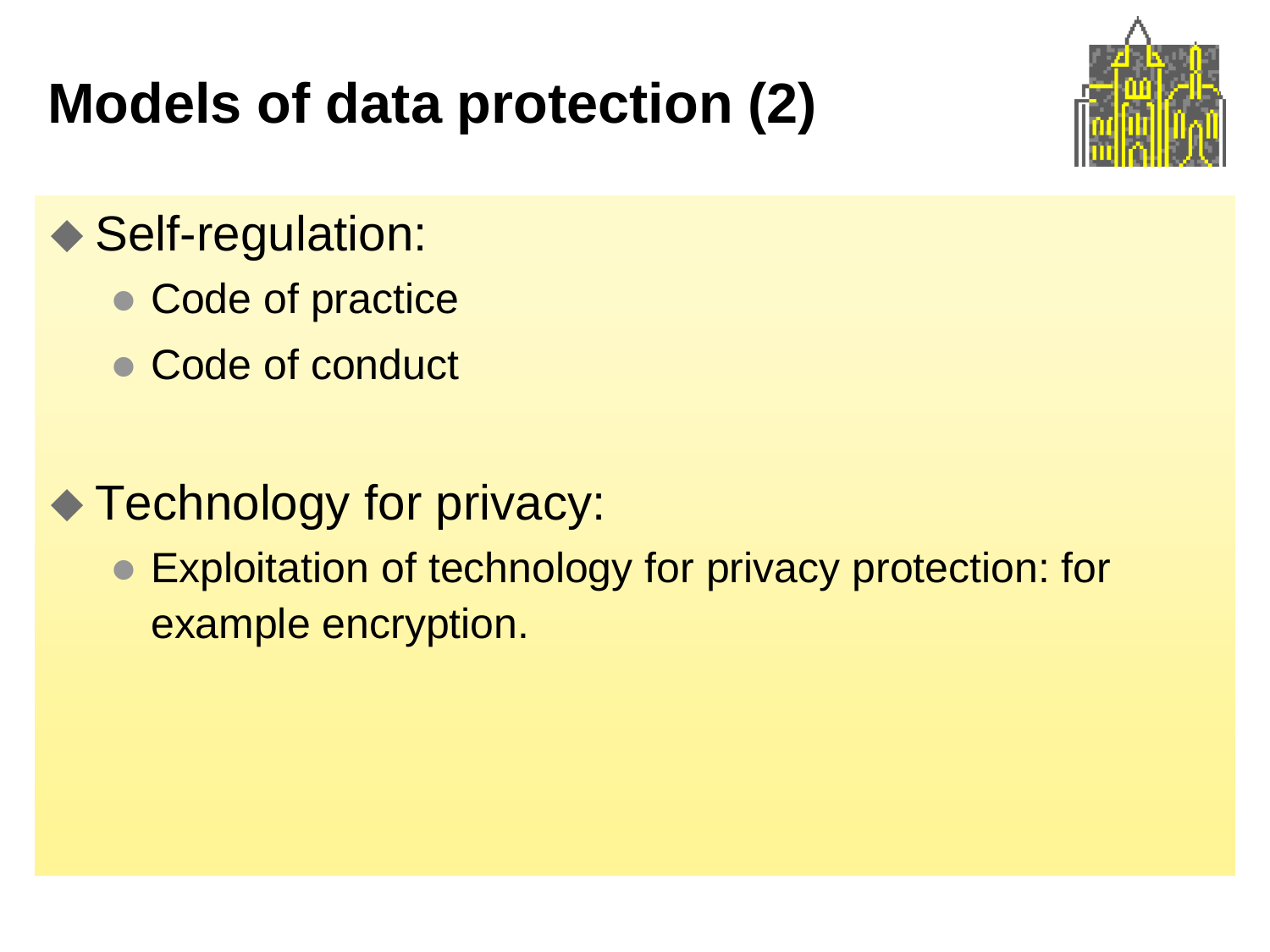# **(incomplete chronological list of) Major Privacy Legislation/Regulation**



### ◆ 4<sup>th</sup> Amendment

- Perhaps the oldest that is currently in effect/direct impact
- $\div$  EC 95/46
	- Widespread/international impact
- ◆ U.S. agency rules
	- Specific discussions of location aggregation
- HIPAA
	- Technically meaningful guidelines for anonymity
- **EC 2002/58** 
	- Explicitly discusses location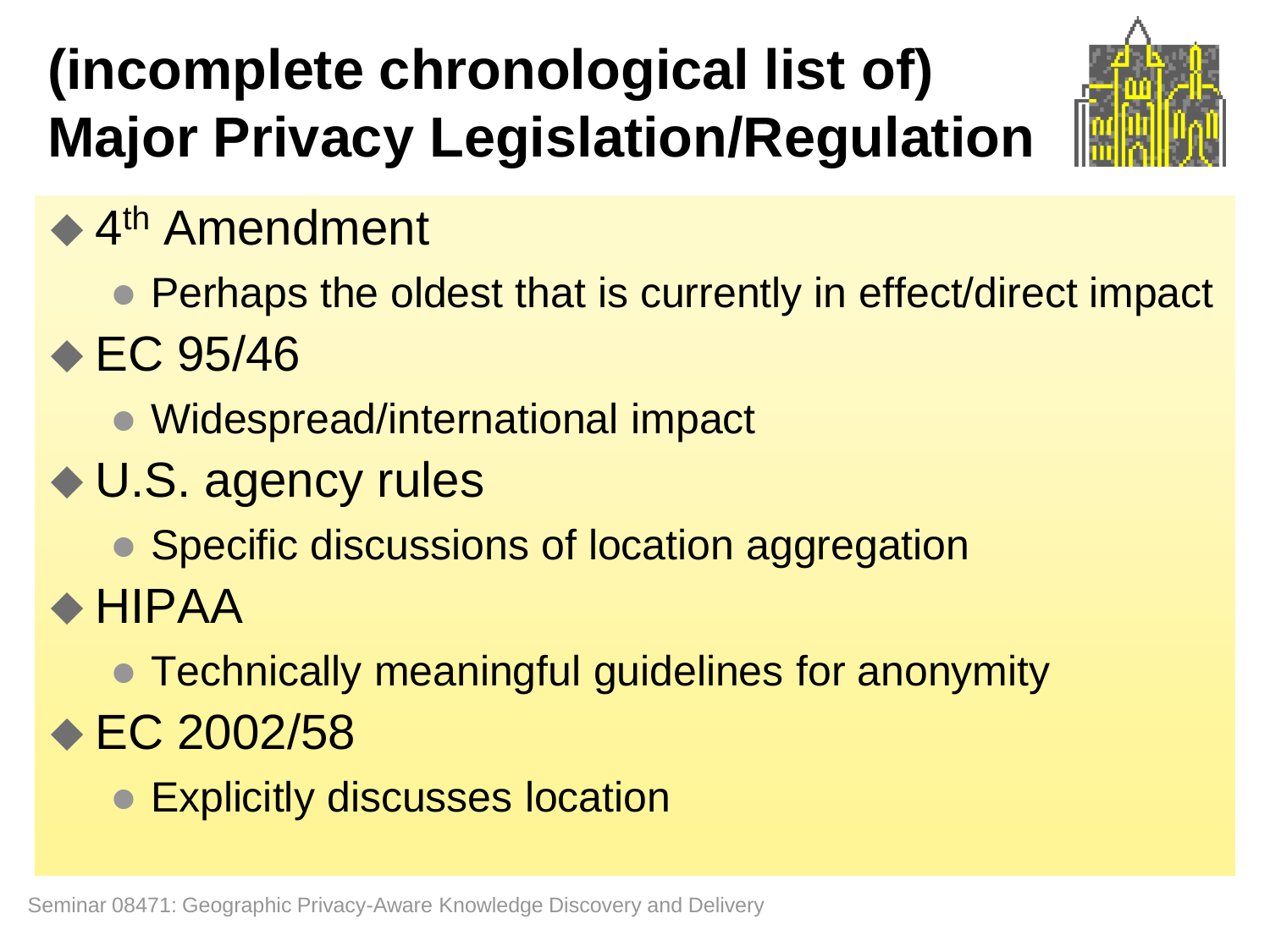# **4 th Amendment to the U.S. Constitution**



◆ Protects against government intrusion into private life

- **Goal: Prevent suppression of peaceful political dissent**
- The right of the people to be secure in their persons, houses, papers, and effects, against unreasonable searches and seizures, shall not be violated, and no Warrants shall issue, but upon probable cause, supported by Oath or affirmation, and particularly describing the place to be searched, and the persons or things to be seized.
- ◆ Protects activities that a reasonable person would not expect to be visible to other than known observers
	- Most location data likely to fail this test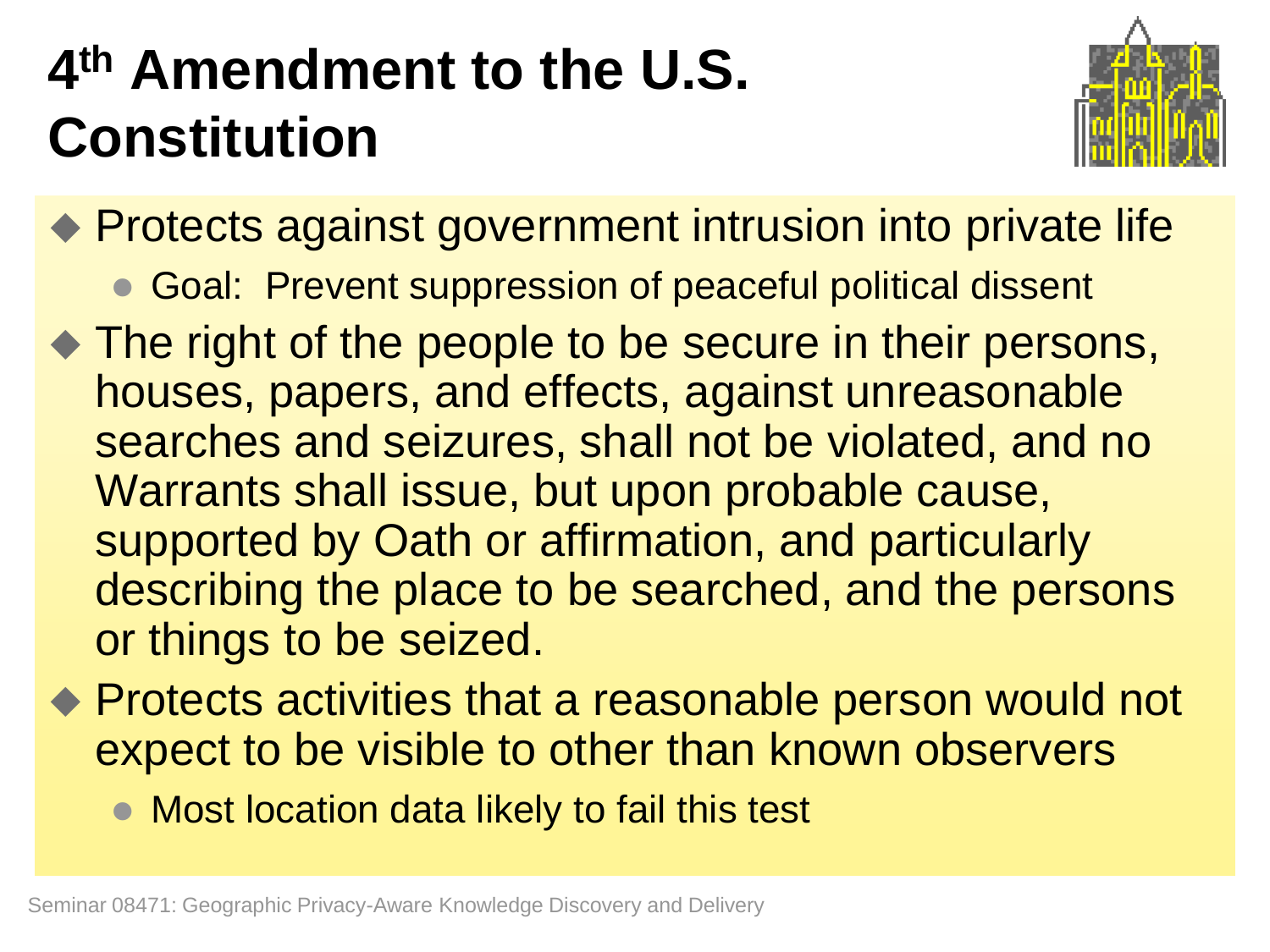### **EC95/46: European Directive on Privacy**



**[http://ec.europa.eu/justice\\_home/fsj/privacy/law/index\\_en.htm](http://ec.europa.eu/justice_home/fsj/privacy/law/index_en.htm)**

- ◆ Passed European Parliament 24 October 1995
- **Goal is to ensure free flow of information** 
	- Must preserve privacy needs of member states
- Effective October 1998
- **▶ Effect** 
	- Provides guidelines for member state legislation
		- Not directly enforceable
	- Forbids sharing data with states that don't protect privacy
		- Non-member state must provide adequate protection,
		- Sharing must be for "allowed use", or
		- Contracts ensure adequate protection
	- US ["Safe Harbor](http://www.export.gov/safeharbor/)" rules provide means of sharing (July 2000)
		- Adequate protection
		- **But voluntary compliance**
- Enforcement is happening
	- Microsoft under investigation for Passport [\(May 2002](http://sg.biz.yahoo.com/020527/15/2q7hl.html))
	- Already fined by Spanish Authorities ([2001\)](http://www.uscib.org/index.asp?documentID=1905)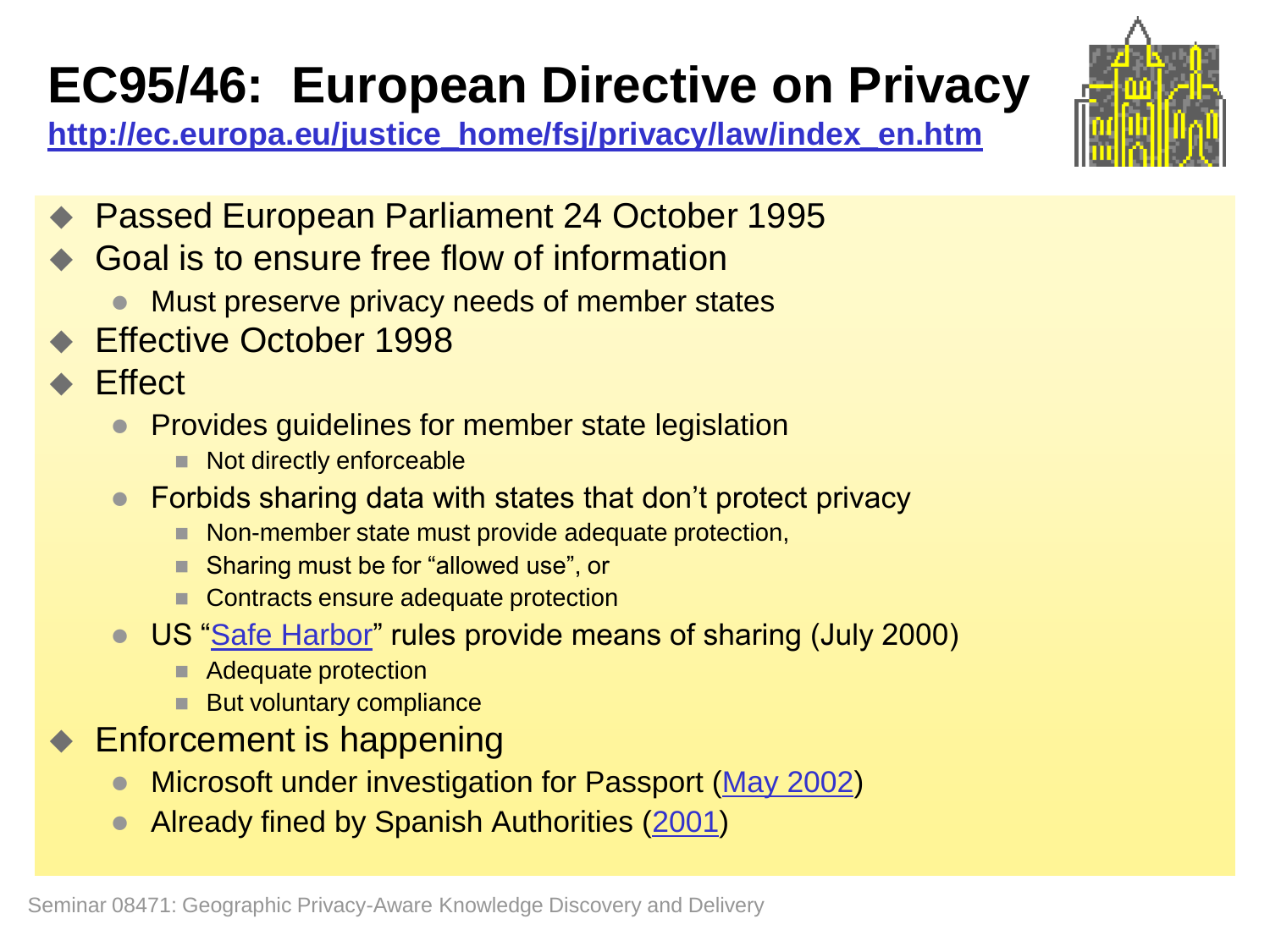# **The EU data protection directive (95/46/EC)**



- The right to know where the data originated
- ◆ The right to have inaccurate data rectified
- ◆ The right of recourse in the event of unlawful processing
- ◆ The right to withhold permission to use data in certain circumstances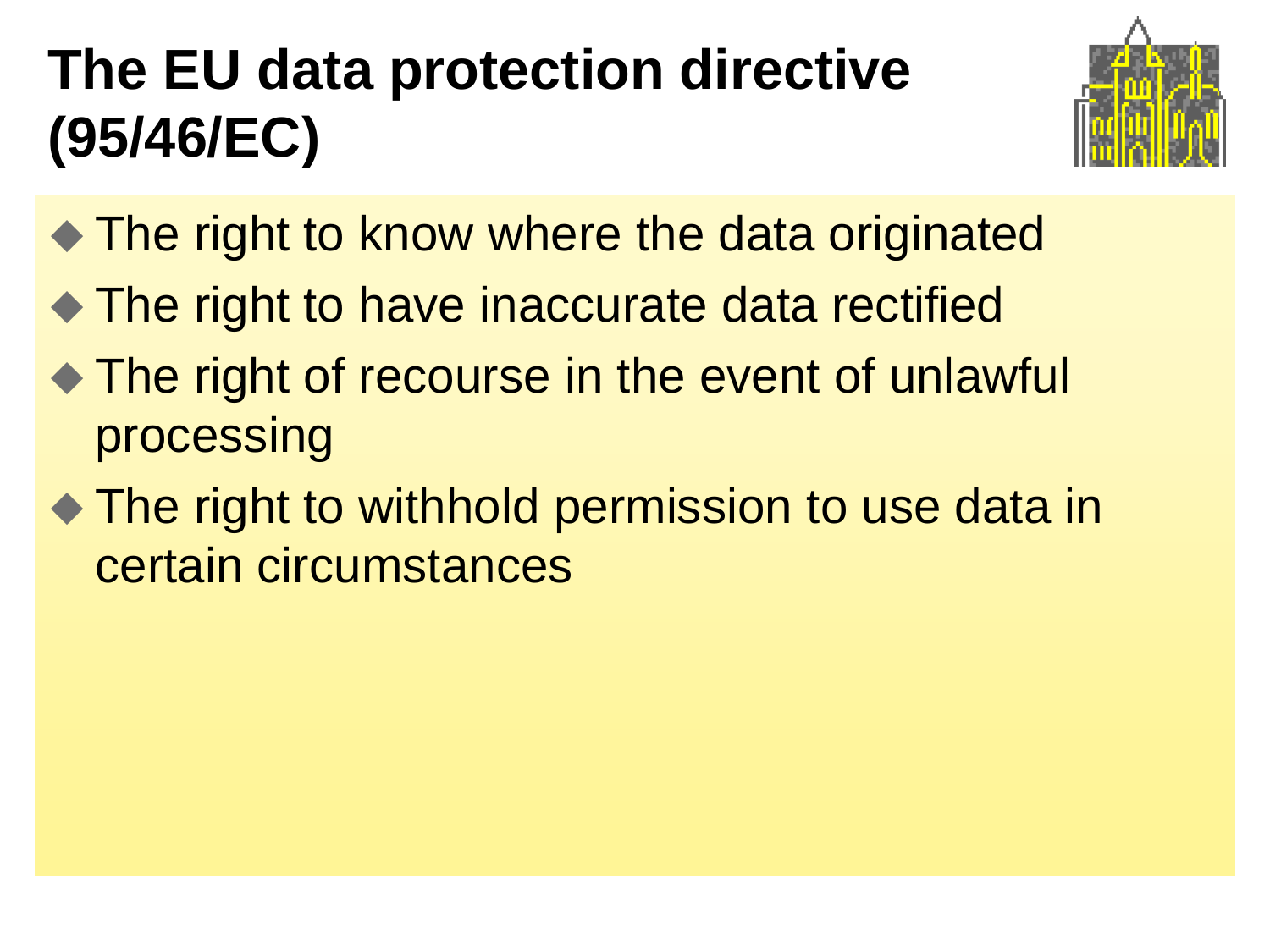### **EU 95/46/EC: Meeting the Rules**



- ◆ Personal data is any information that can be traced directly or indirectly to a specific person
- ◆ Use allowed if:
	- **Unambiguous consent given**
	- Required to perform contract with subject
	- Legally required
	- Necessary to protect vital interests of subject
	- In the public interest, or
	- Necessary for legitimate interests of processor and doesn't violate privacy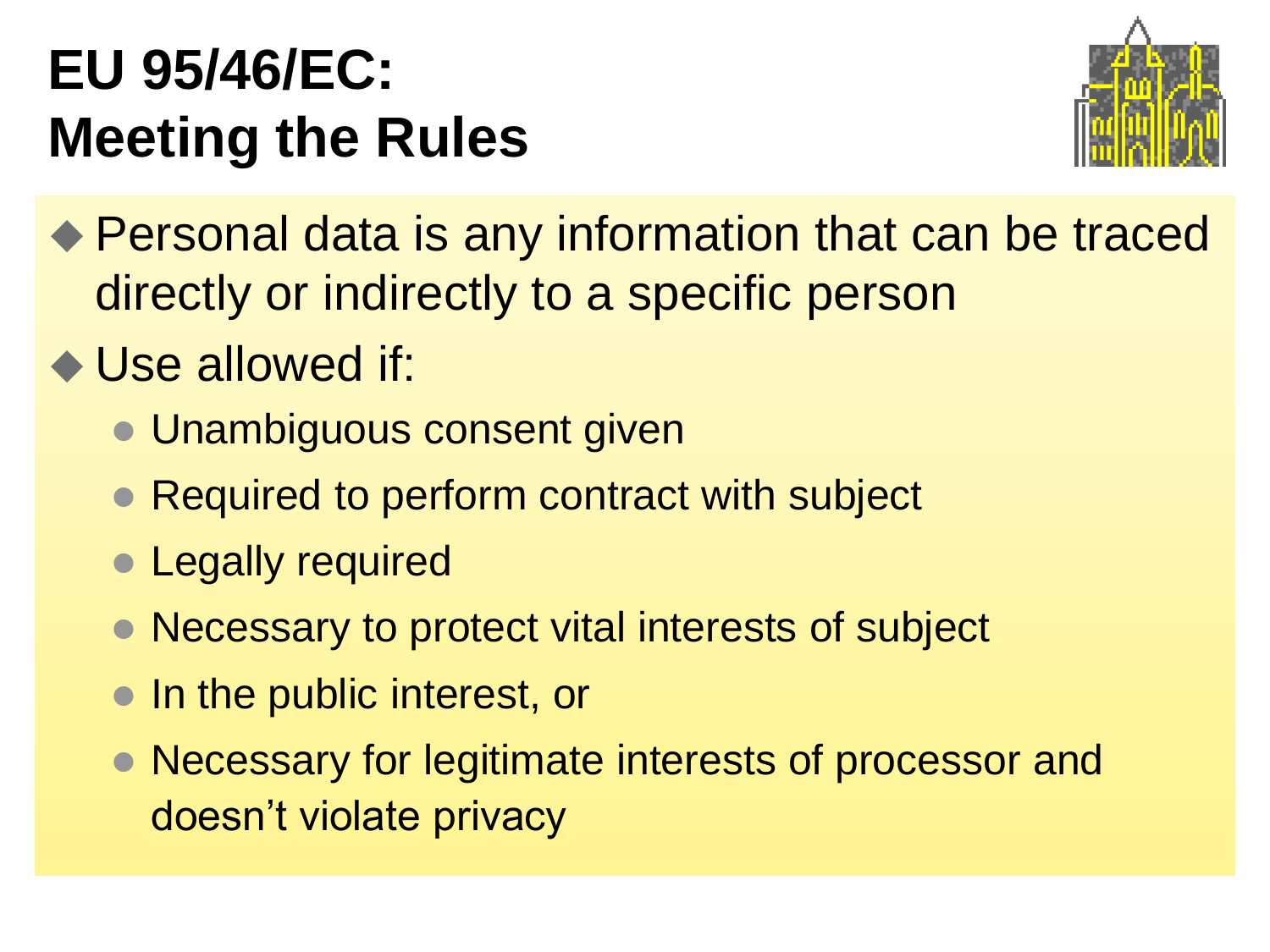# **The relevant (to technolgy) definitions (1)**



### ◆ Definition (a):

*"personal data" shall mean any information relating an identified or identifiable natural person ("data subject"); an identifiable person is one who can be identified, directly or indirectly, in particular by reference to an identification number or to one or more factors specific to his physical, physiological, mental, economic, cultural or social identity;*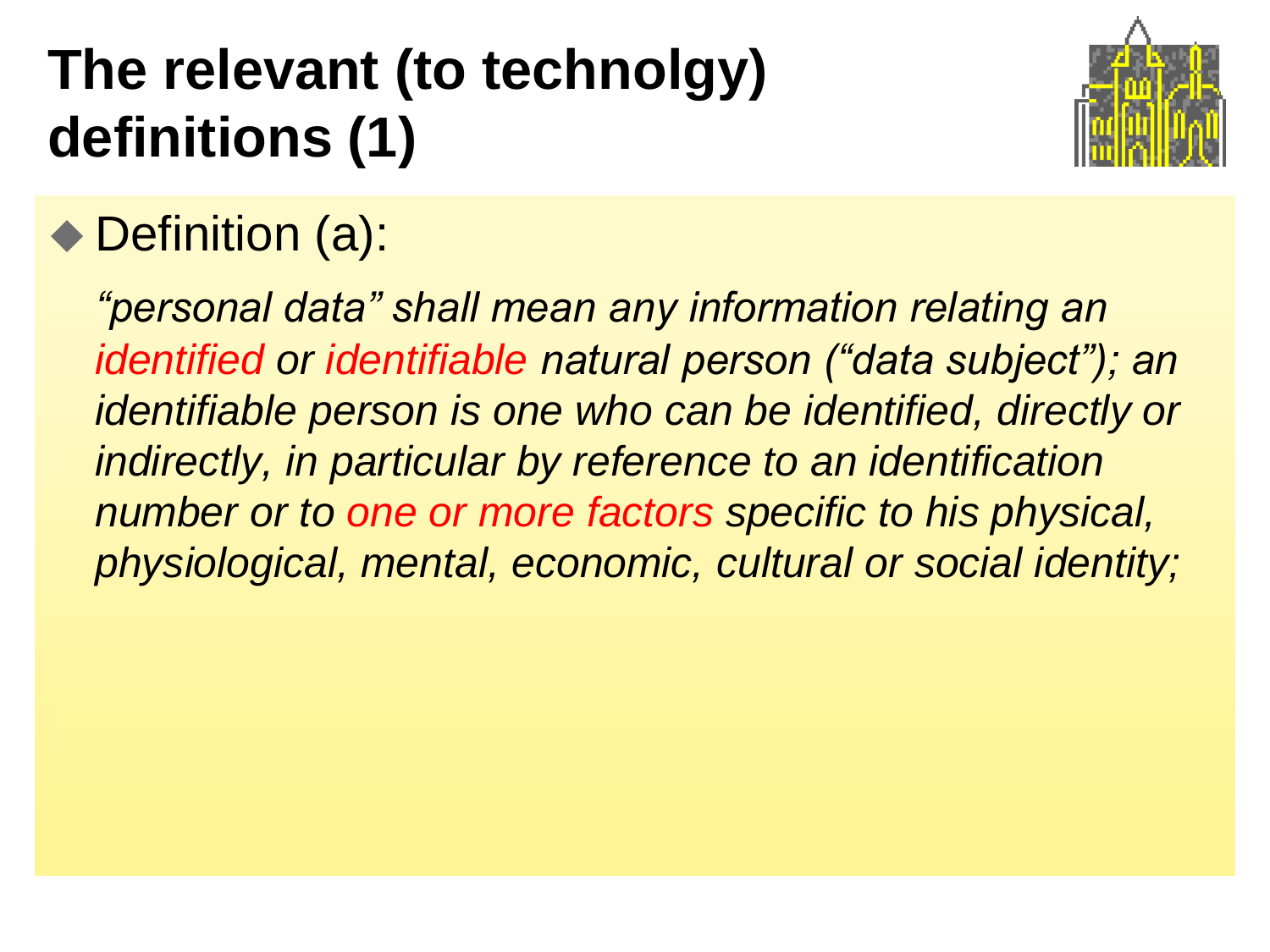# **The relevant (to technolgy) definitions (2)**



### ◆ Definition (b)

*"processing of personal data" ("processing") shall mean any operation or set of operations which is performed upon personal data, whether or not by automatic means, such as collection, recording, organization, storage, adaptation or alteration, retrieval, consultation, use, disclosure by transmission, dissemination or otherwise making available, alignment or combination, blocking, erasure or destruction.*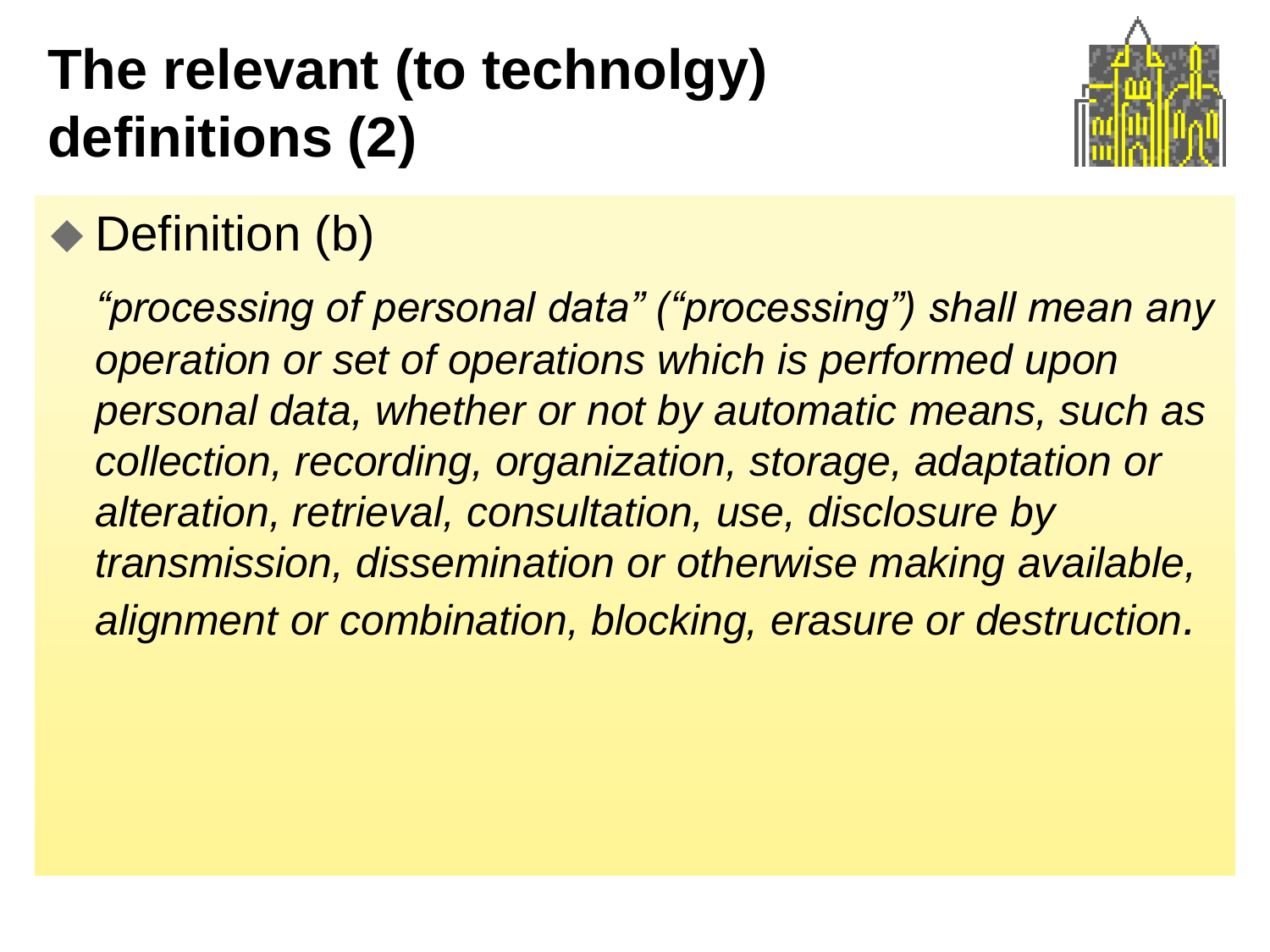# **The relevant (to technolgy) definitions (3)**



### ◆ Premise 2:

*Data-processing systems are designed to serve man; they must, whatever the nationality or residence of natural persons, respect their fundamental rights and freedoms, notably the right to privacy, and contribute to economic and social progress, trade expansion and the well-being of individuals.*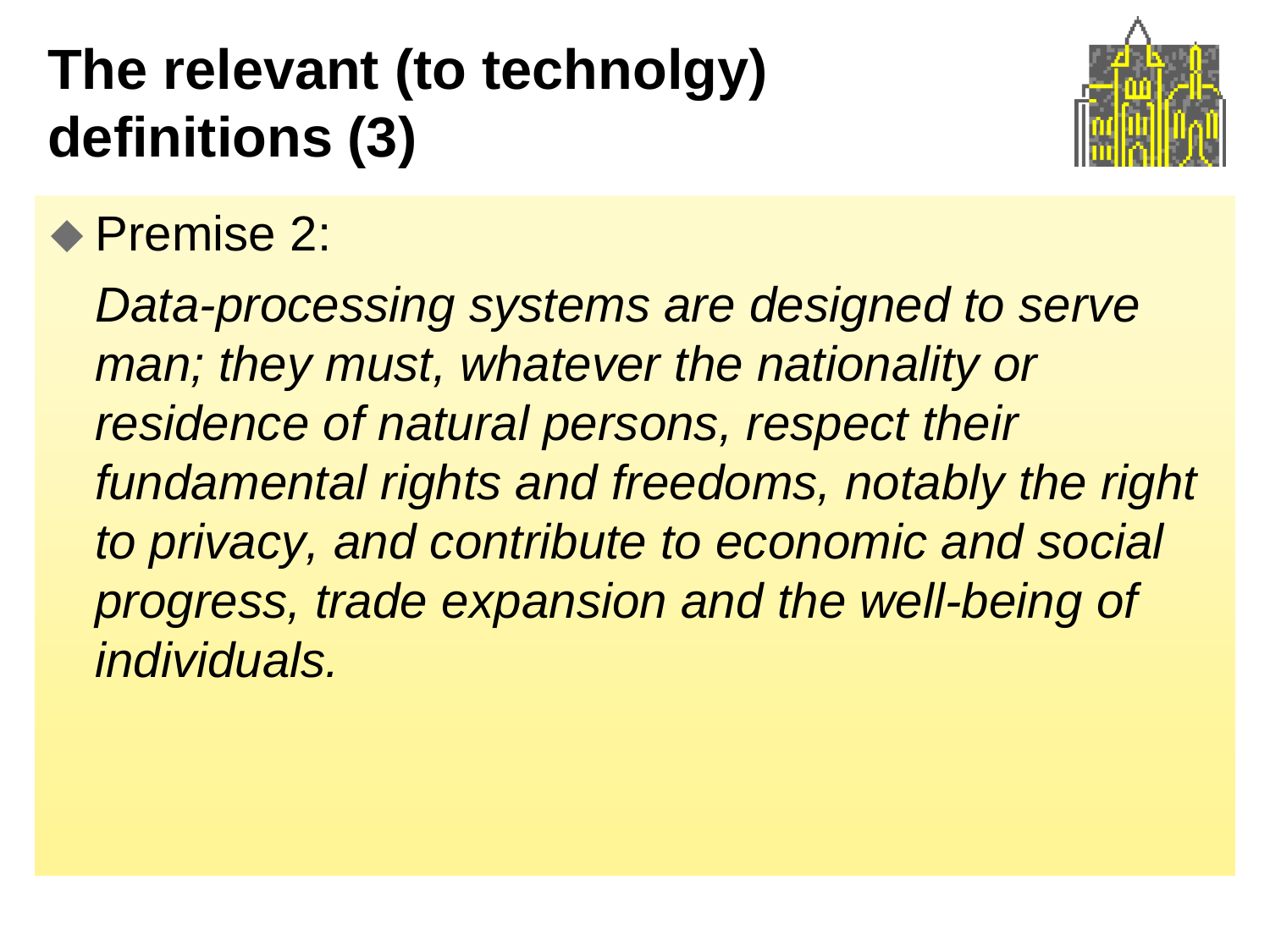### **EU 95/46/EC: Meeting the Rules**



◆ Some uses specifically proscribed

- Can't reveal racial/ethnic origin, political/religious beliefs, trade union membership, health/sex life
- ◆ Must make data available to subject
	- Allowed to object to such use
	- Must give advance notice / right to refuse direct marketing use
- ◆ Limits use for automated decisions (e.g., creditworthiness)
	- Person can opt-out of automated decision making
	- Onus on processor to show use is legitimate and safeguards in place to protect person's interests
	- Logic involved in decisions must be available to affected person

[europa.eu.int/comm/internal\\_market/privacy/index\\_en.htm](http://europa.eu.int/comm/internal_market/privacy/index_en.htm)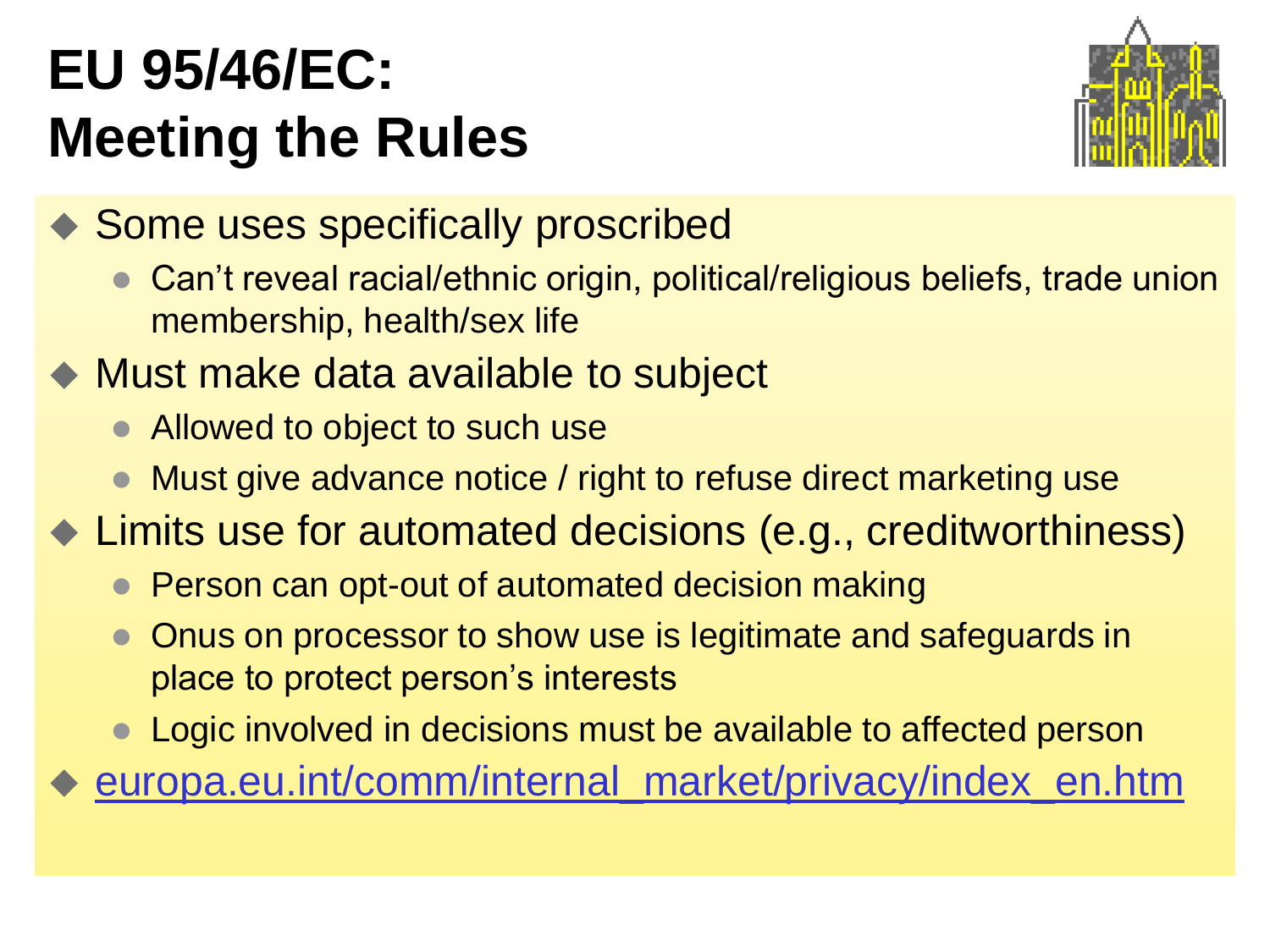# **US Health Insurance Portability and Accountability Act (HIPAA)**



- Governs use of patient information
	- Goal is to protect the patient
	- Basic idea: Disclosure okay if anonymity preserved
- Regulations focus on outcome
	- A covered entity may not use or disclose protected health information, except as permitted or required…
		- To individual
		- For treatment (generally requires consent)
		- $\blacksquare$  To public health / legal authorities
	- Use permitted where "there is no reasonable basis to believe that the information can be used to identify an individual"

#### **▶ Safe Harbor Rules**

- Data presumed not identifiable if 19 identifiers removed (§ 164.514(b)(2)), e.g.:
	- Name, location smaller than 3 digit postal code, dates finer than year, identifying numbers
- Shown not to be sufficient (Sweeney)
- Also not necessary
- <http://www.hhs.gov/ocr/hipaa/finalreg.html>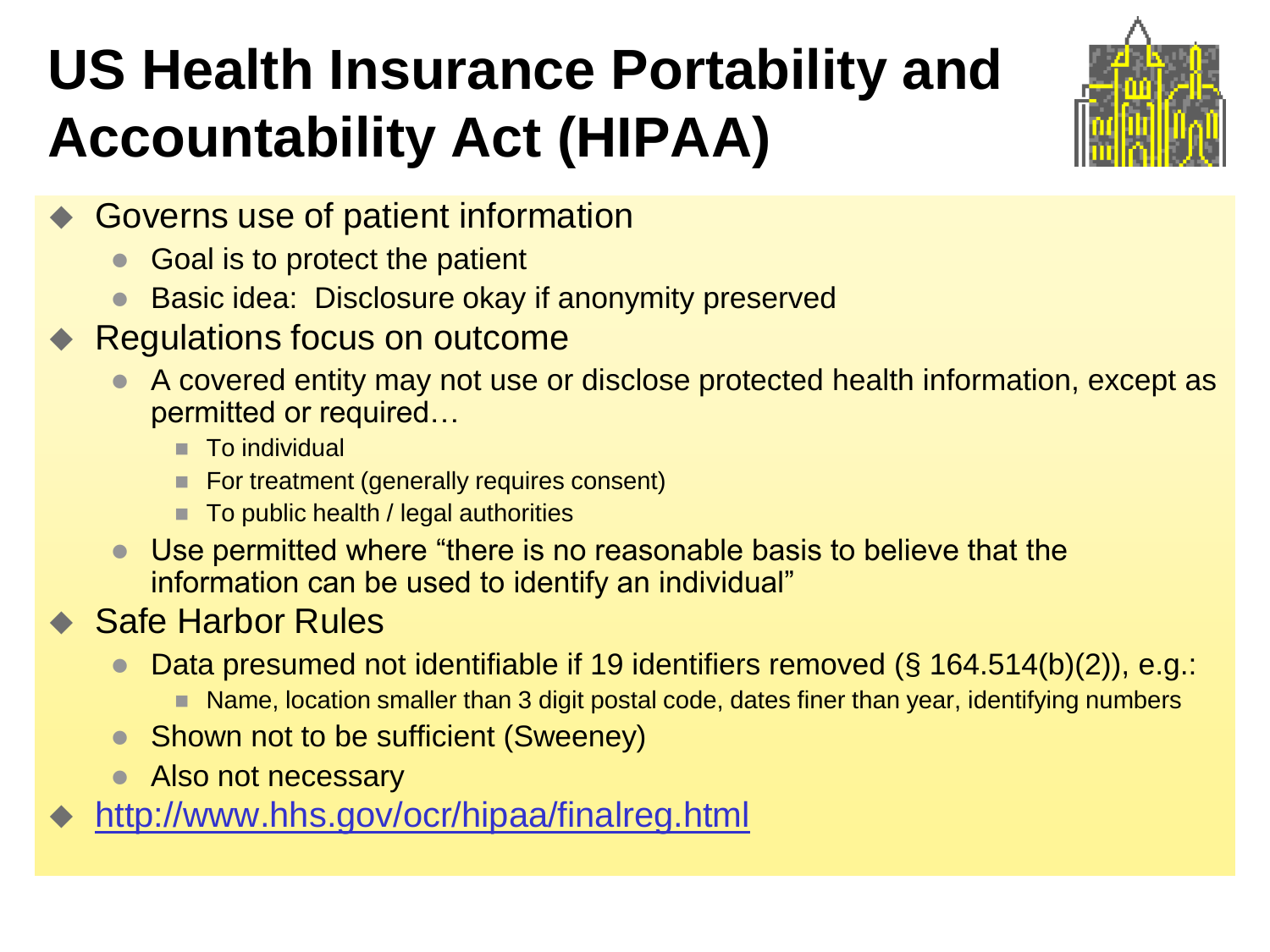# **EC 2002/58**

**[http://ec.europa.eu/justice\\_home/fsj/privacy/law/index\\_en.htm](http://ec.europa.eu/justice_home/fsj/privacy/law/index_en.htm)**



- Extends EC 95/46 to electronic communications
- Explicitly mentions location
	- *Location data may refer to the latitude, longitude and altitude of the user's terminal equipment, to the direction of travel, to the level of accuracy of the location information, to the identification of the network cell in which the terminal equipment is located at a certain point in time and to the time the location information was recorded*.
	- **Where location data other than traffic data, relating to users or subscribers of** *public communications networks or publicly available electronic communications services, can be processed, such data may only be processed when they are made anonymous, or with the consent of the users or subscribers to the extent and for the duration necessary for the provision of a value added service.*
- ◆ EC 2006/24: Requires retention of communication metadata
	- For law enforcement / investigation (e.g., anti-terrorism) only
	- Location of service activation if sender/recipient unknown
	- Retain 6 months to 2 years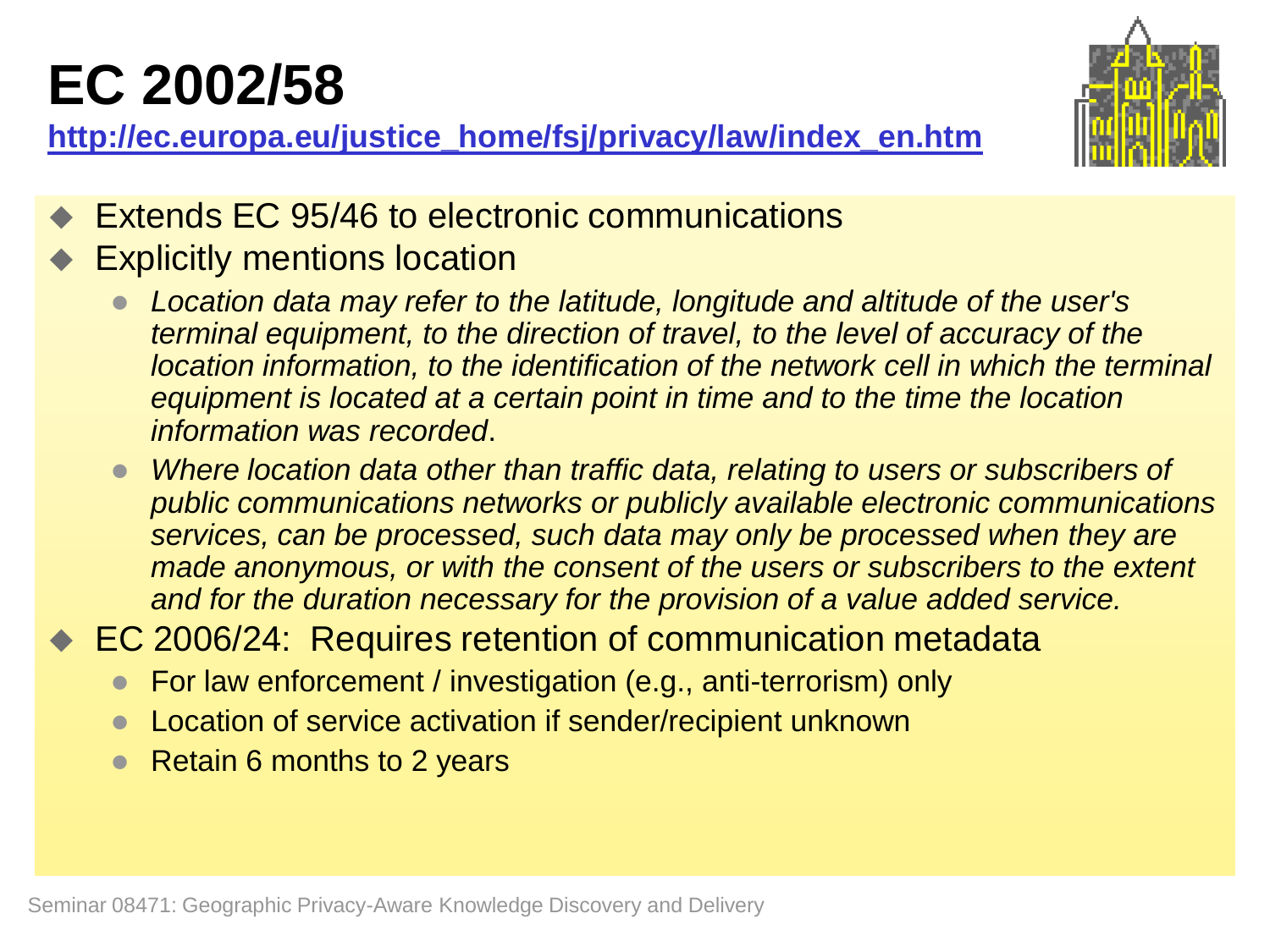# **Cdn. Initiatives**



- 1975: Quebec *Charter of Human Rights & Freedoms*
	- "every person has a right to respect for his private life"
- 1982: *Canadian Charter of Rights and Freedoms*
- 1980s: Public sector privacy laws
- ◆ 1990s: CSA Model Privacy Code
	- **based on Fair Information Principles (FIPs)**
	- adopted as formal standard in 1996
	- incorporated into federal law: PIPEDA
- ◆ 1994: Quebec private sector law
- 2001: Federal private sector law
- 2004: Alta, B.C. private sector laws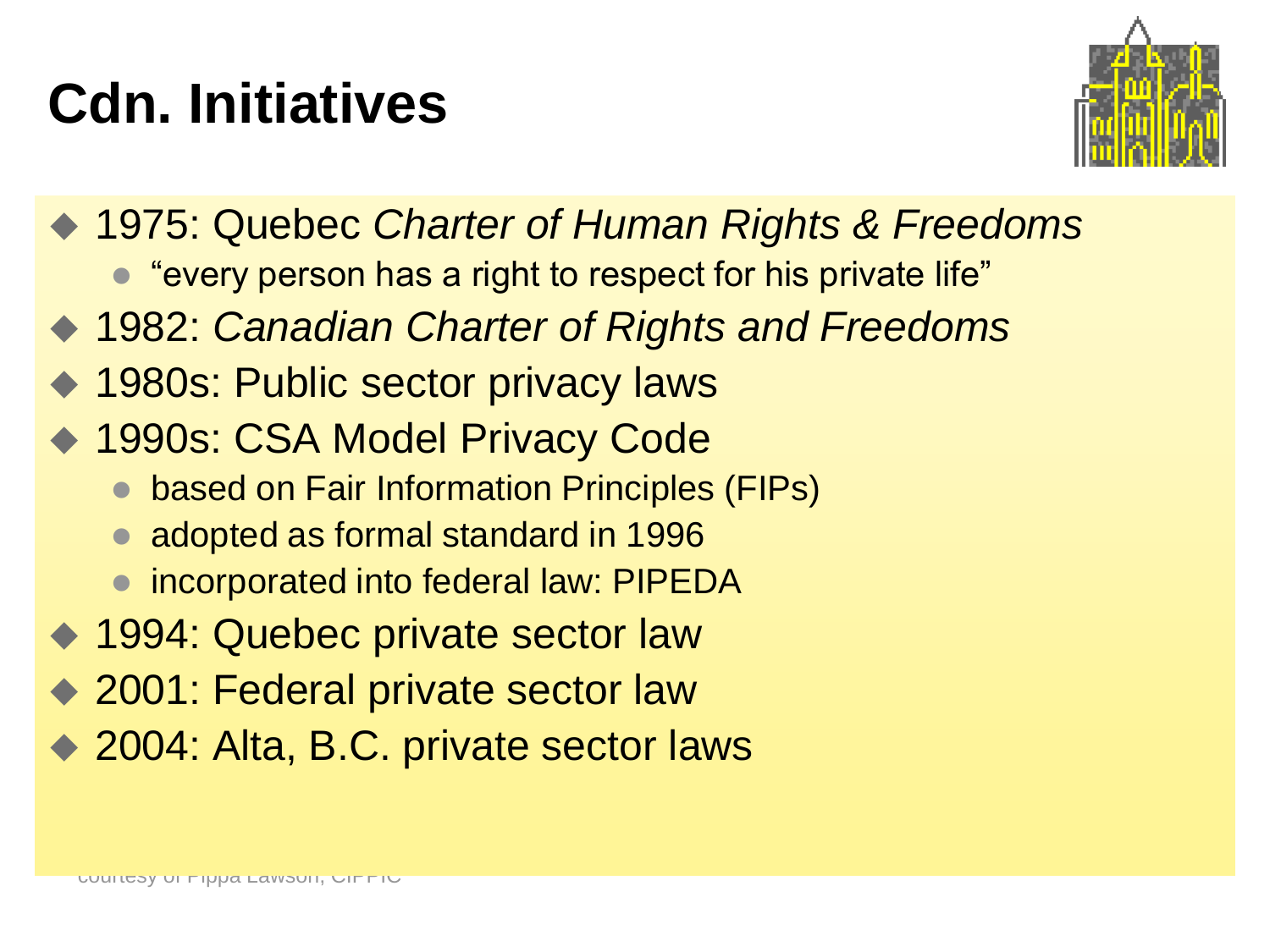## **Privacy Commissioners**



◆ Federal + some provincial

- Ontario, B.C., Alberta
- ◆ Public sector vs. private sector
- ◆ Ombuds vs. binding powers
- ◆ Role as educators, advocates, watchdogs, dispute resolvers, reporters…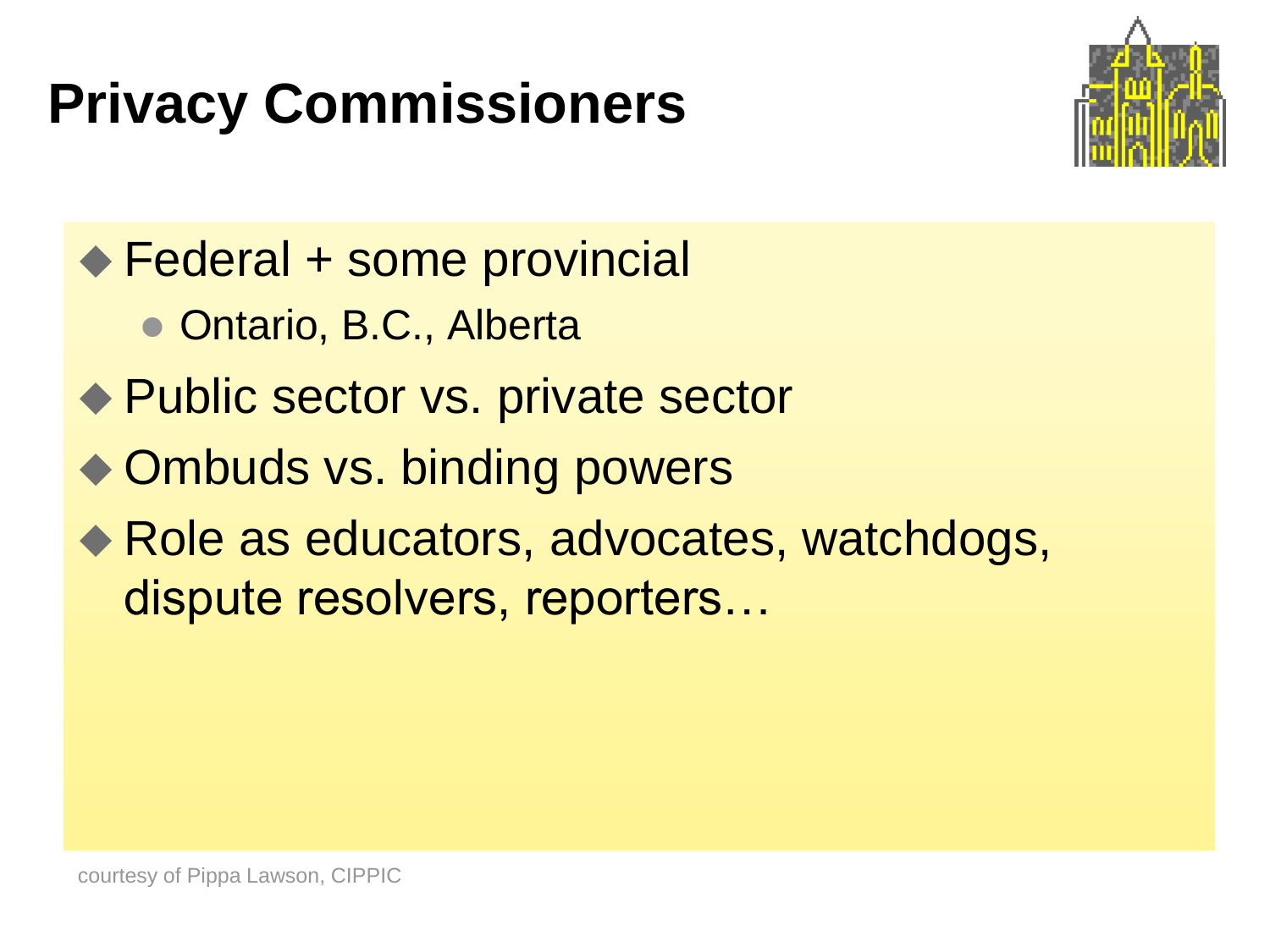### **Charter of Rights**



 s.7: "*Everyone has the right to life, liberty, and security of the person and the right not to be deprived thereof except in accordance with the principles of fundamental justice"*

**e** emerging privacy right

- s.8: *"Everyone has the right to be secure against unreasonable search or seizure"*
	- protects an individual's "reasonable expectation of privacy" (usually in criminal law context)
- s.1: Rights are subject to "*such reasonable limits as can be justified in a free and democratic society*"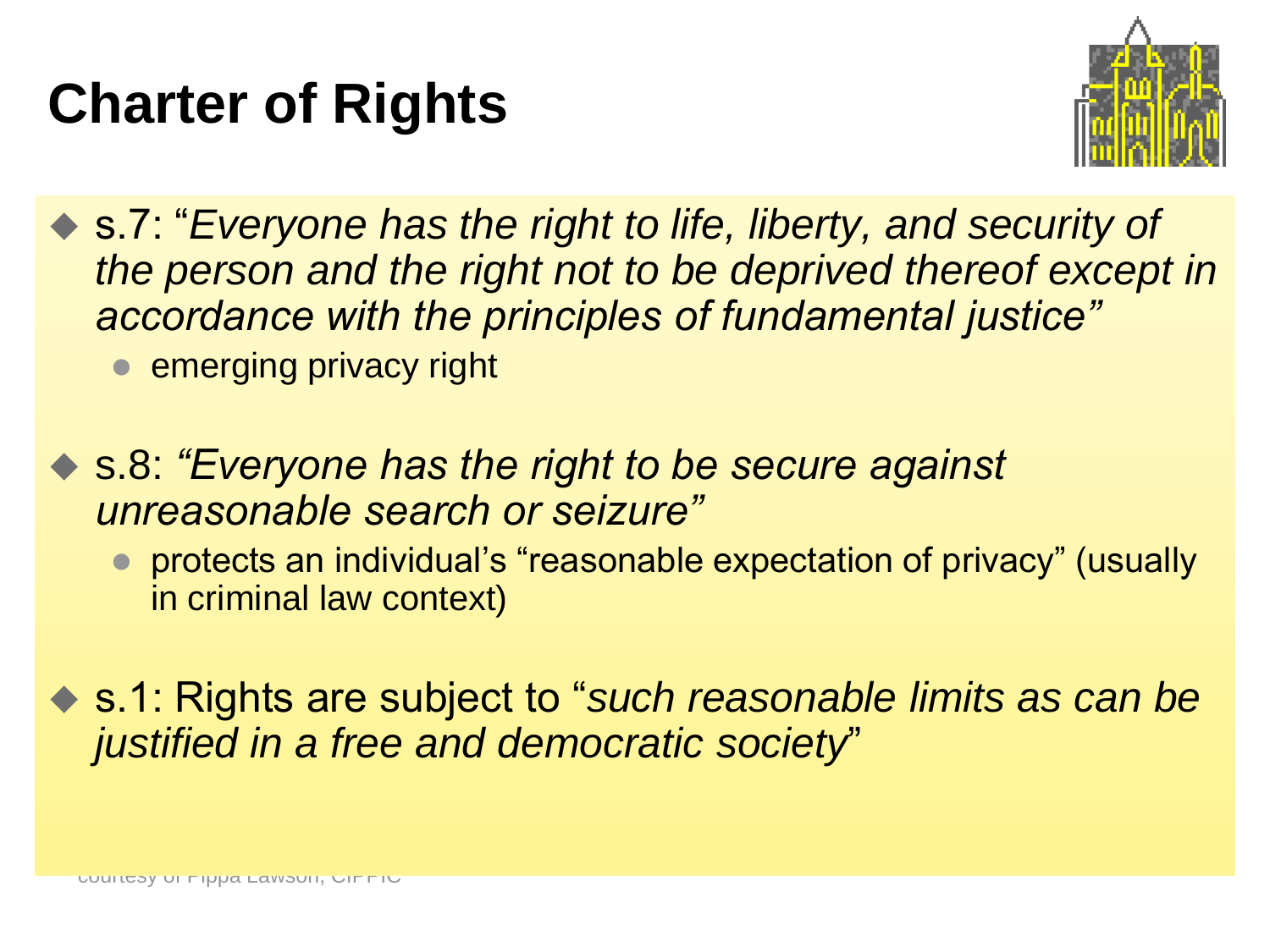## **Public Sector legislation**



### Federal: *Privacy Act*

- ◆ Provincial:
	- Ontario *Freedom of Information and Protection of Privacy Act* ("FIPPA")
	- similar statutes in other provinces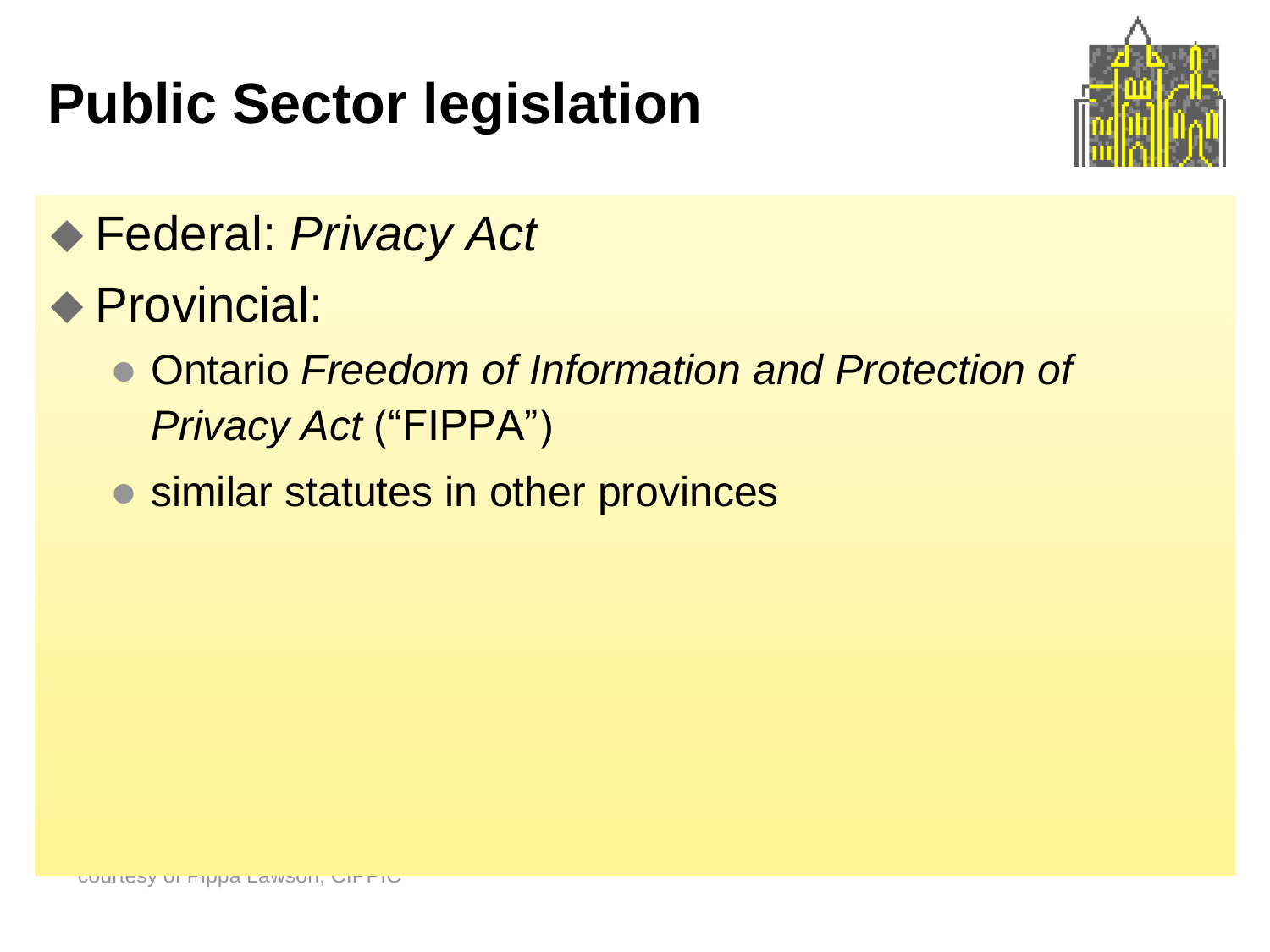### **Private Sector Legislation**



### ◆ PIPEDA

- federally regulated
- interprovincial or international data flows
- where no "substantially similar" provincial law
- applies to "organizations" in the course of "commercial activities"

### Quebec, Alberta, B.C. laws

- provincially regulated, in those provinces
- cover non commercial activities as well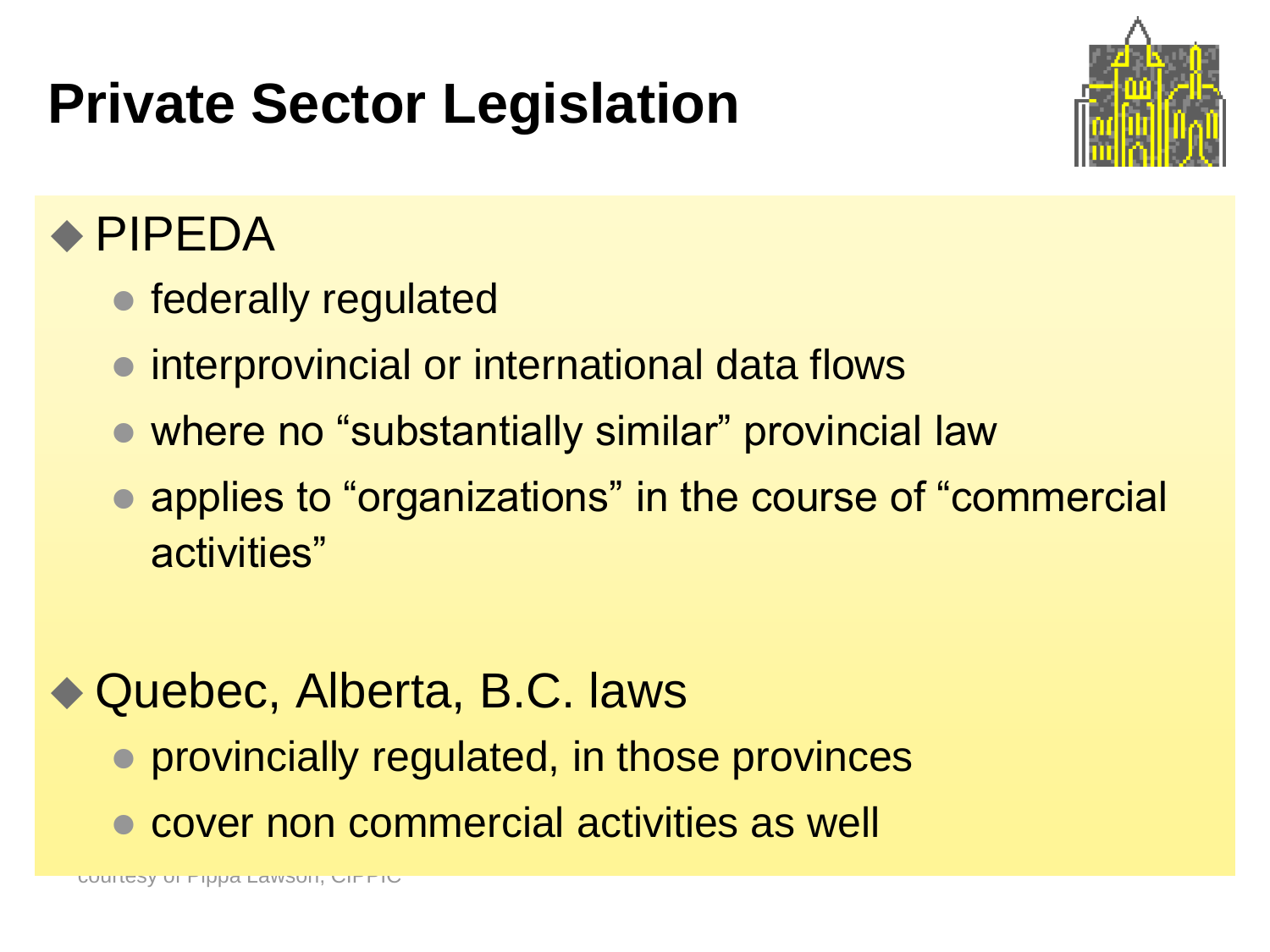### **PIPEDA**



### ◆ Purpose:

 balancing individual's "right of privacy" with "[legitimate] need of organizations"

#### ◆ Protects:

- "personal information"
	- = "information about an identifiable individual"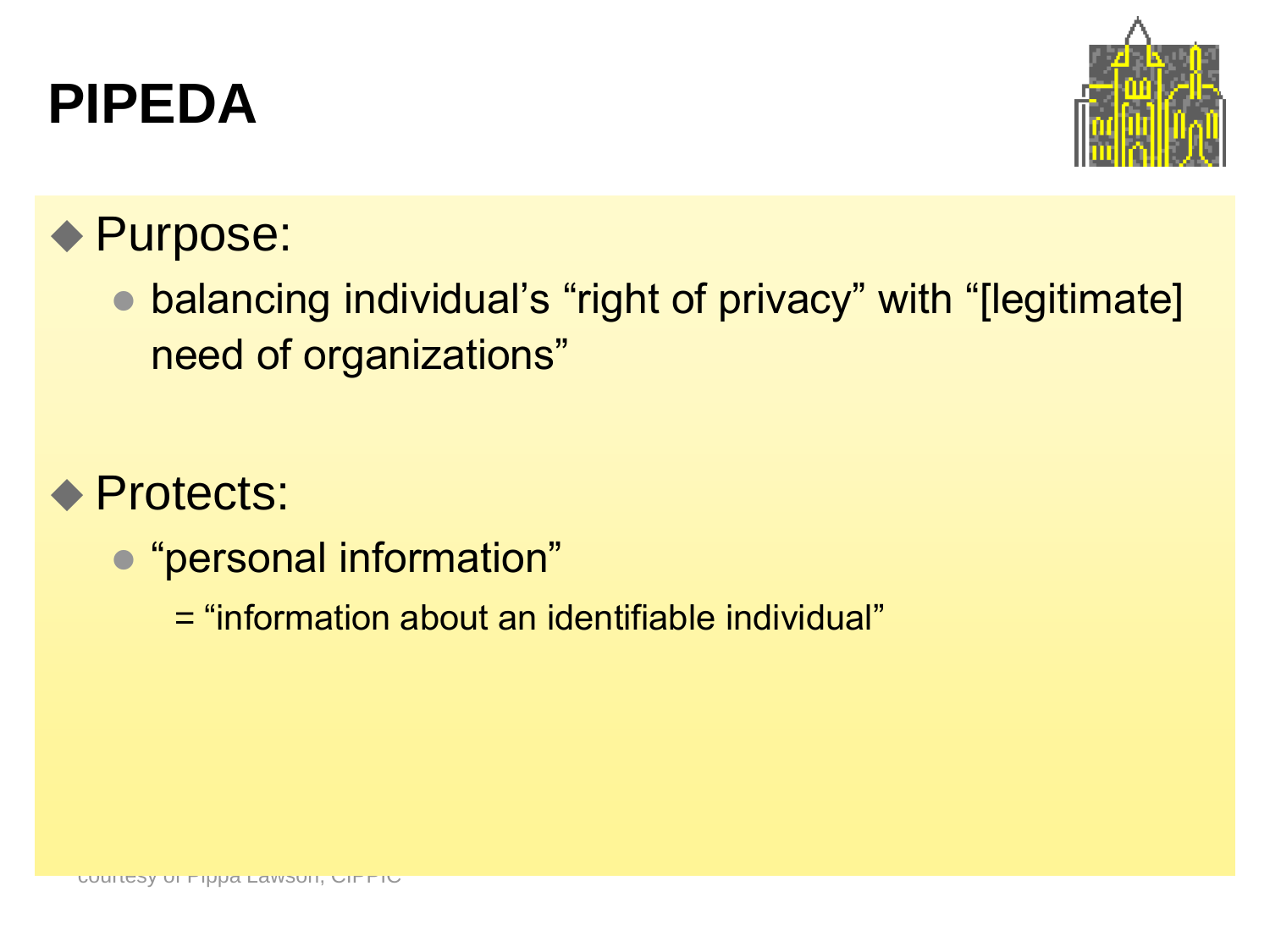# **Canada: PIPEDA (2000)**



- Personal Information Protection and Electronic Documents Act
- ◆ Support & promote e-commerce by "protecting personal information that is collected, used or disclosed in certain circumstances, by providing for the use of electronic means to communicate or record information or transactions"
- ◆ States that an organization "may collect, use or disclose personal information only for purposes that a reasonable person would consider are appropriate in the circumstances"
- It does not apply to data "rendered anonymous" and no reasonable method of identification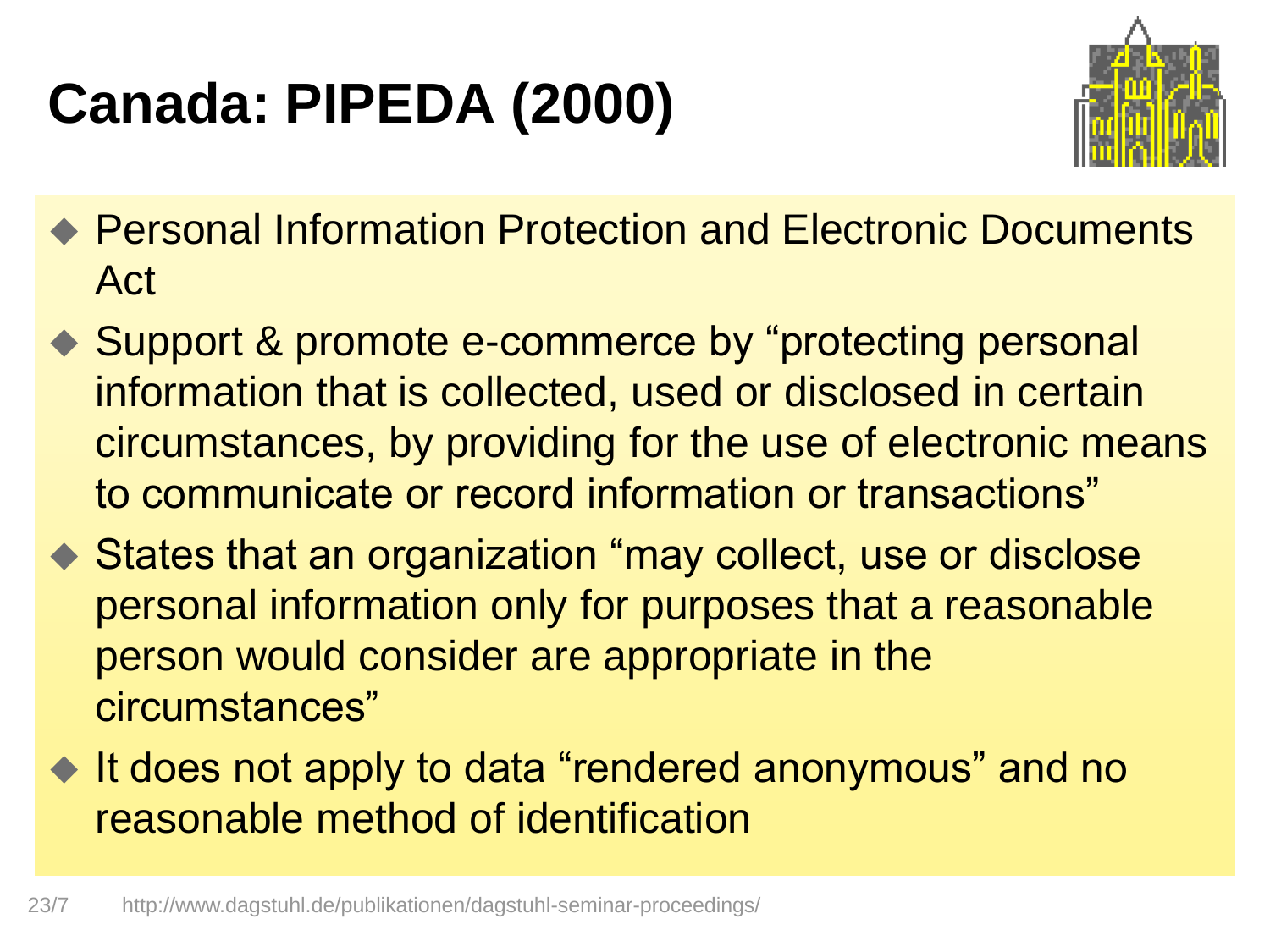### **PIPEDA: Principles**



- 1. Accountability
- 2. Identifying Purposes
- 3. Consent
- 4. Limiting Collection
- 5. Limiting Use, Disclosure and Retention
- 6. Accuracy
- 7. Safeguards
- 8. Openness
- 9. Individual Access
- 10. Challenging **Compliance**
- 11. Limiting Purposes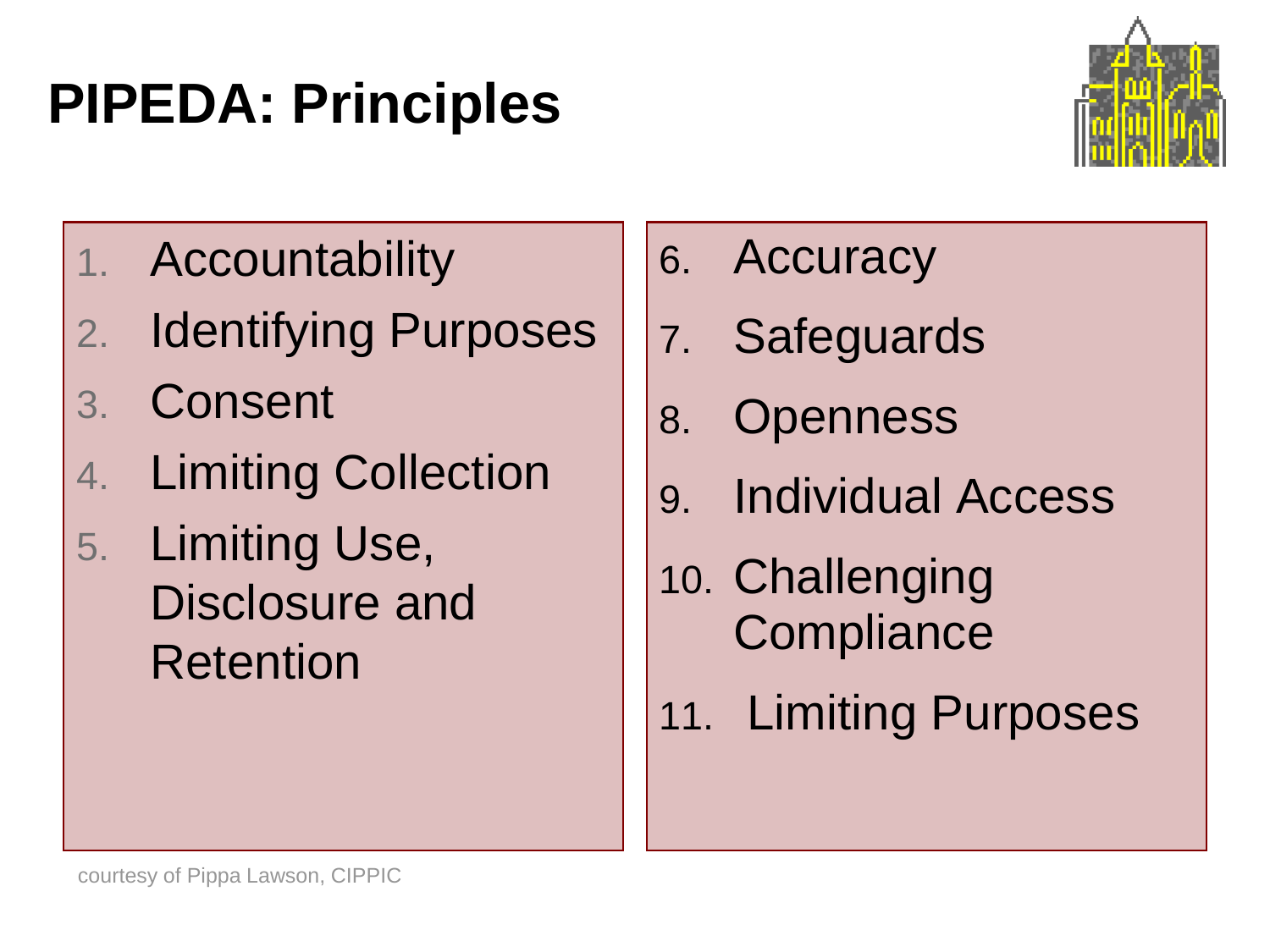### **Other Initiatives**



 Canadian *Principles for Electronic Authentication* (2004)

- $\bullet$  "...the collection, use and disclosure of personal information in the context of authentication should be minimized."
	- **E** applies to designers as well as those using authentication mechanisms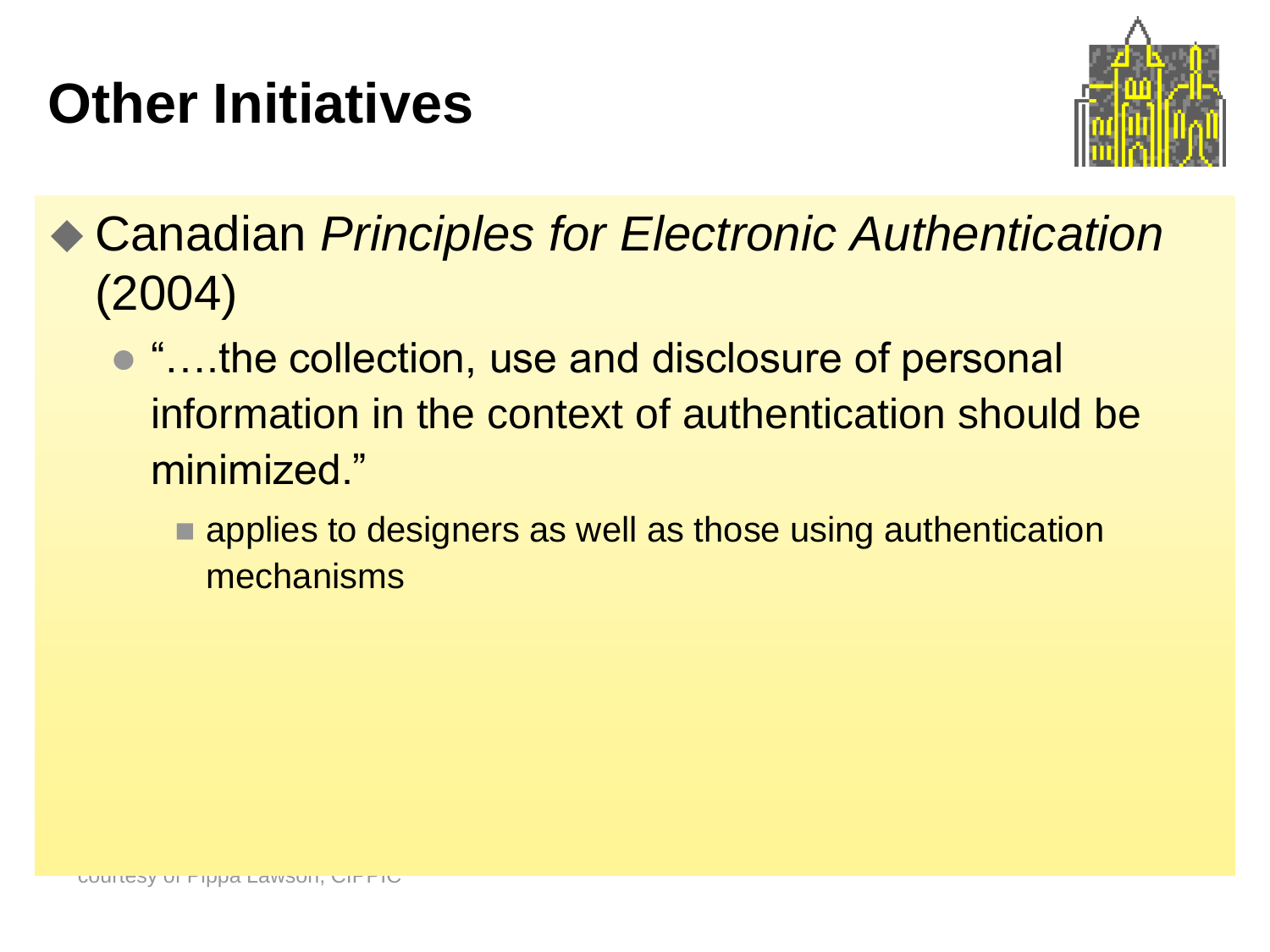# **Canada: CIHR**



- **◆ Canadian Institutes of Health Research**
- ◆ Proposed clarification of PIPEDA that offers an interpretation of "reasonableness"
- "A reasonably foreseeable method" of identification or linking of data with a specific individual
- ◆ BUT, it also refers to "anonymized" data as information "permanently stripped" of *all* identifiers, such that the data has "no *reasonable* potential for any organization to make an identification"
- ◆ Finally, it states that reasonable foreseeability should "be assessed with regard to the circumstances prevailing at the time of the proposed collection, use, or disclosure."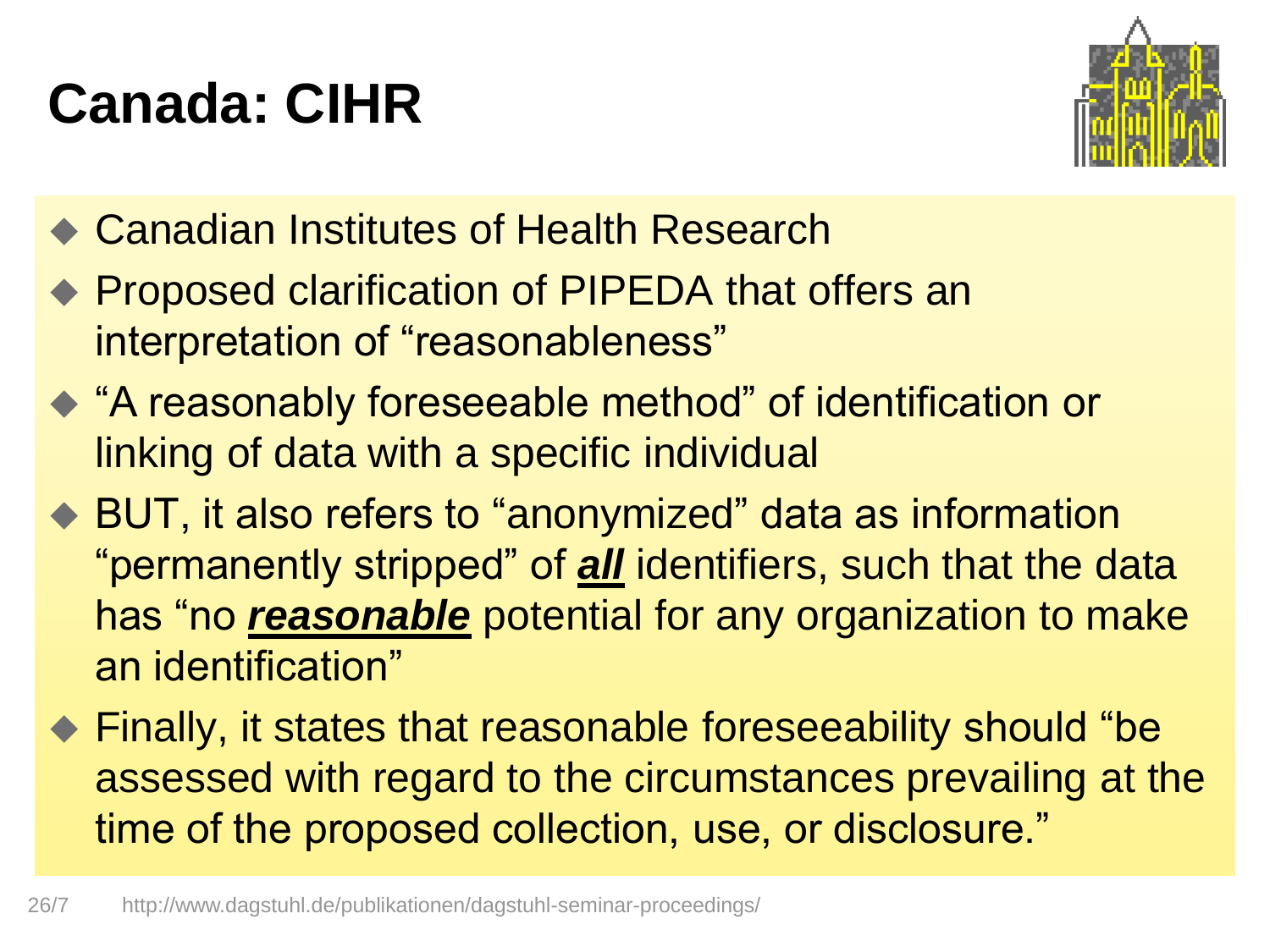### **Canada: AHIA**



- ◆ Alberta Health Information Act
- ◆ Takes a different perspective than CIHR
- ◆ Individually identifiable is defined as "can be readily ascertained from the information"
- ◆ Non-identifiable is defined as "cannot readily ascertained from the information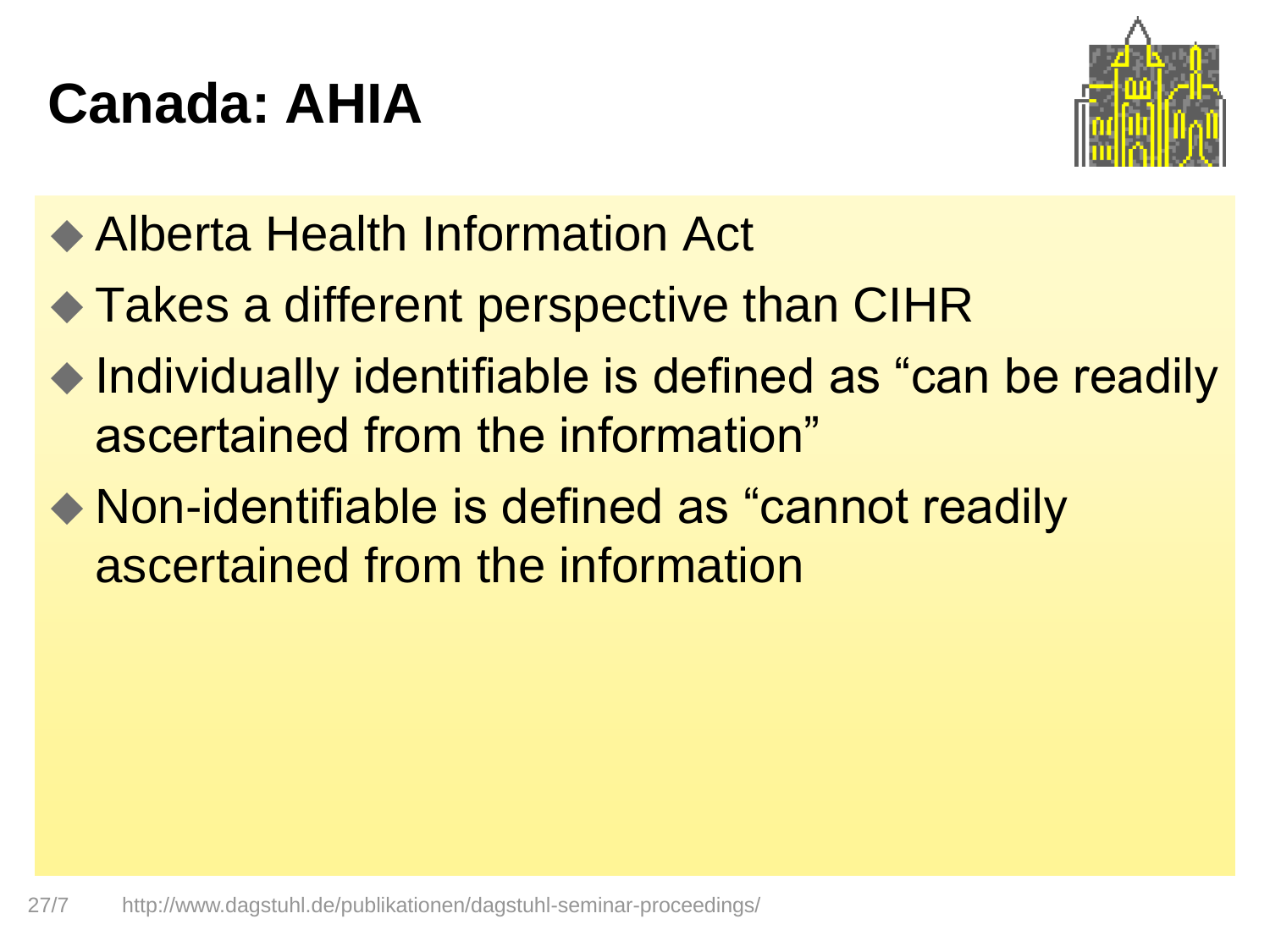### **Regulatory Constraints: Use of Results**



- ◆ US Telecom (Fraud, not marketing)
	- Federal Communications Commission rules
	- Rooted in antitrust law
- ◆ US Mortgage "redlining"
	- **Financial regulations**
	- Comes from civil rights legislation
- ◆ Spanish Case Law on EC 2002/58
	- Location data retained for law enforcement not useable for civil case (copyright)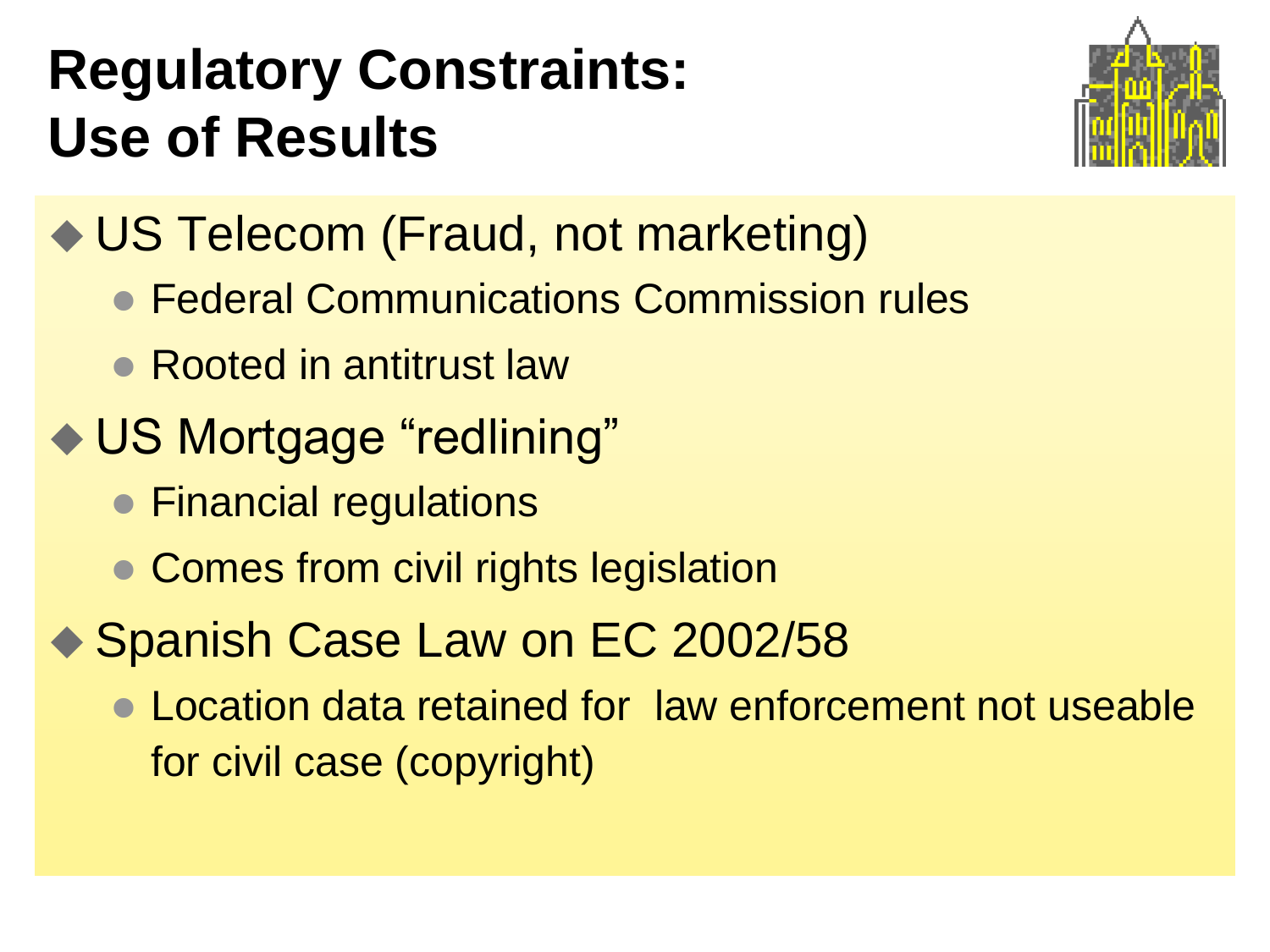### **What is "made anonymous"?**



 *principles of protection shall not apply to data rendered anonymous in such a way that the data subject is no longer identifiable* EC95/46 1(26)

**an identifiable person is one who can be identified, directly or** *indirectly, in particular by reference to an identification number or to one or more factors specific to his physical, physiological, mental, economic, cultural or social identity* EC 95/46 2(2)

 HIPAA: *no reasonable basis to believe that the information can be used to identify an individual*  164.514(1)

- First 3 digits of postal code (metropolitan area) (HIPAA 164.514(2)(i)(B)
	- **Minimum 20,000 individuals**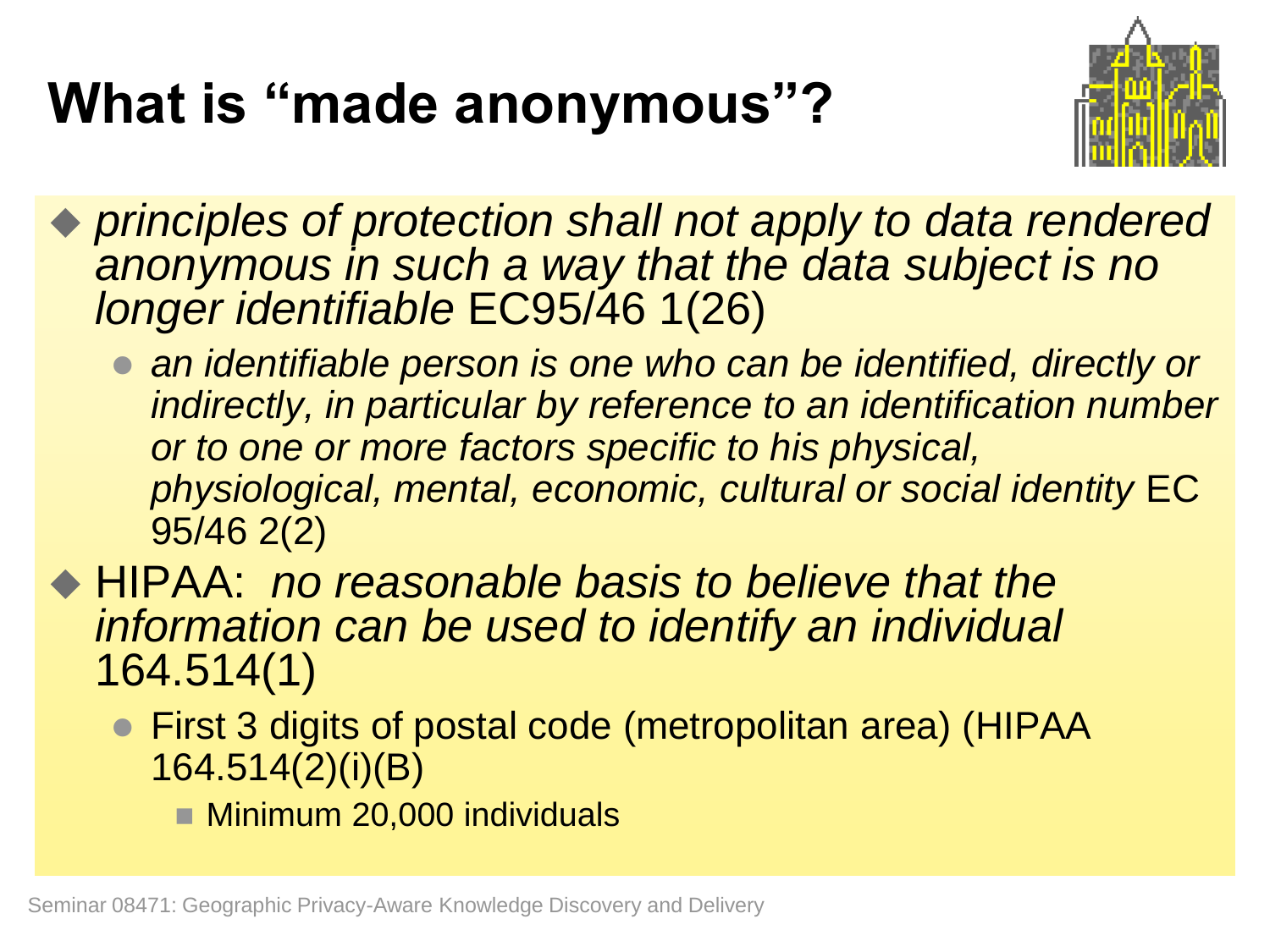### **Data Protection Working Party 4/2007 Opinion (01248/07/EN WP 136)**



- *In general terms, a natural person can be considered as "identified" when, within a group of persons, he or she is "distinguished" from all other members of the group.*
	- Is 2-anonymous anonymous?
	- Or does this mean every individual is 2-anonymous w.r.t. all subsets of the data?
	- Ex: *If a criterion appears to lead to identification in a given category of persons, however large (i.e. only one doctor operates in a town of 6000 inhabitants), this "discriminating" criterion should be dropped altogether or other criteria be added to "dilute" the results on a given person so as to allow for statistical secrecy.*
- ◆ Key-coded data (unique identifier) can be considered anonymous when the mapping of the identifier to the individual is not disclosed
	- Commission Decision 2000/520/EC of 26.7.2000 O. J. L 215/7 of 25.8.2000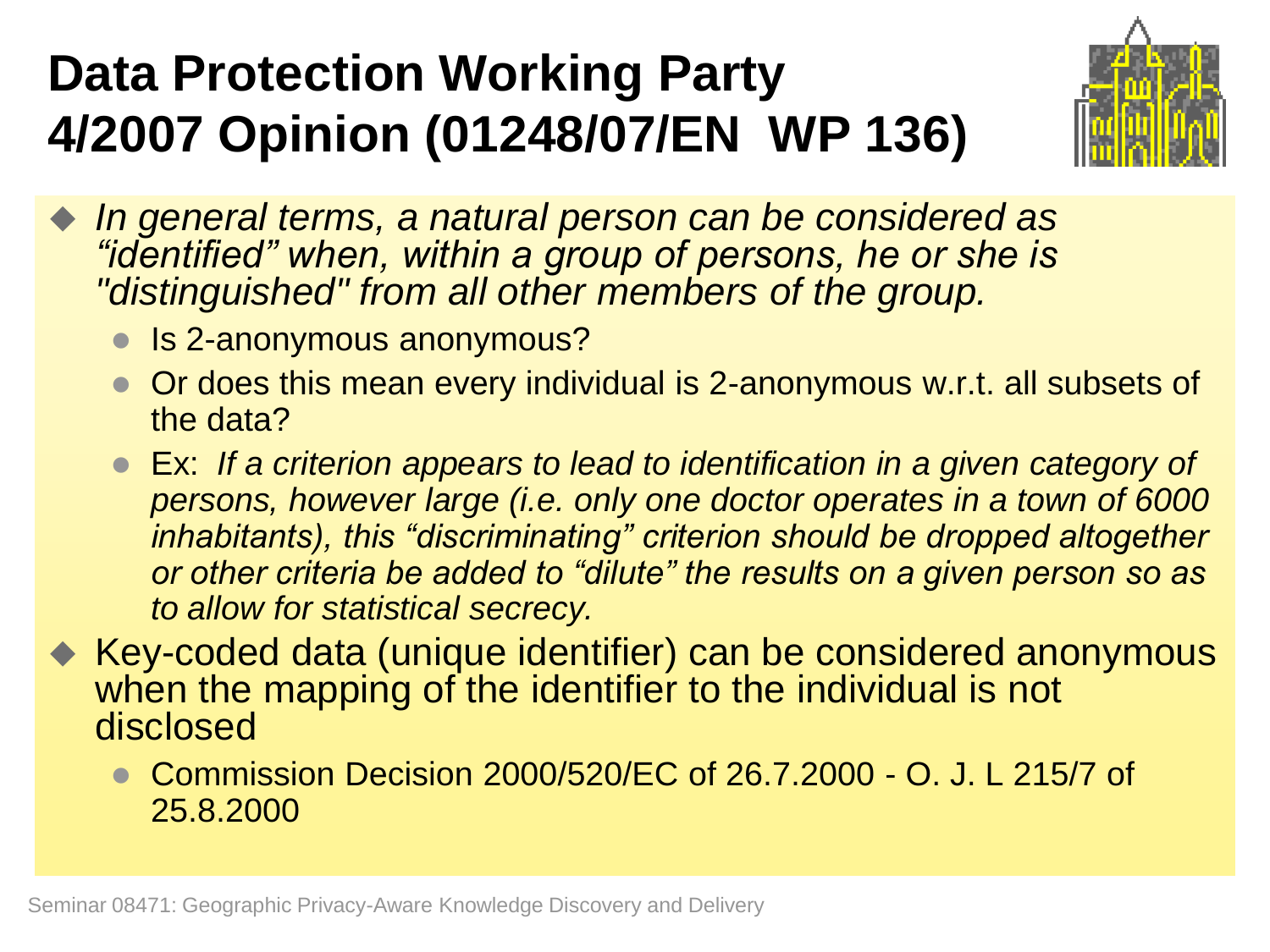# **The relevant (to technolgy) definitions (4)**



### ◆ Premise 26

*The principle of protection must apply to any information concerning an identified or identifiable person; whereas to determine whether a person is identifiable, account should be taken of all means likely reasonably to be used either by the controller or by any other person to identify the said person; whereas the principles of protection shall not apply to data rendered anonymous in such a way that the data subject is no longer identifiable*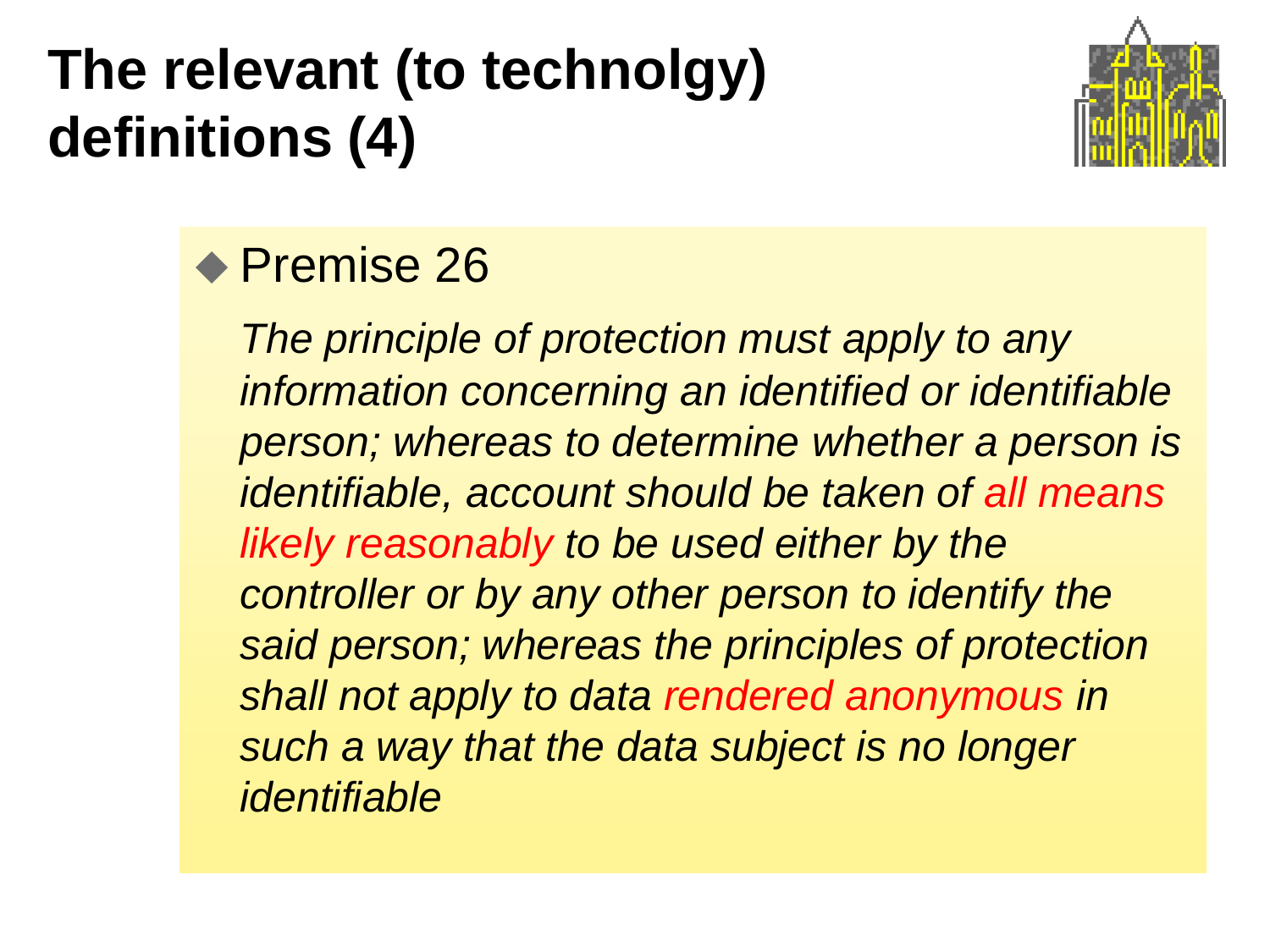### **Data Protection Working Party 4/2007 Opinion (01248/07/EN WP 136)**



 *this test is a dynamic one and should consider the state of the art in technology at the time of the processing and the possibilities for development during the period for which the data will be processed. … If the data are intended to be stored for one month, identification may not be anticipated to be possible during the "lifetime" of the information, and they should not be considered as personal data. However, it they are intended to be kept for 10 years, the controller should consider the possibility of identification that may occur also in the ninth year of their lifetime, and which may make them personal data at that moment.*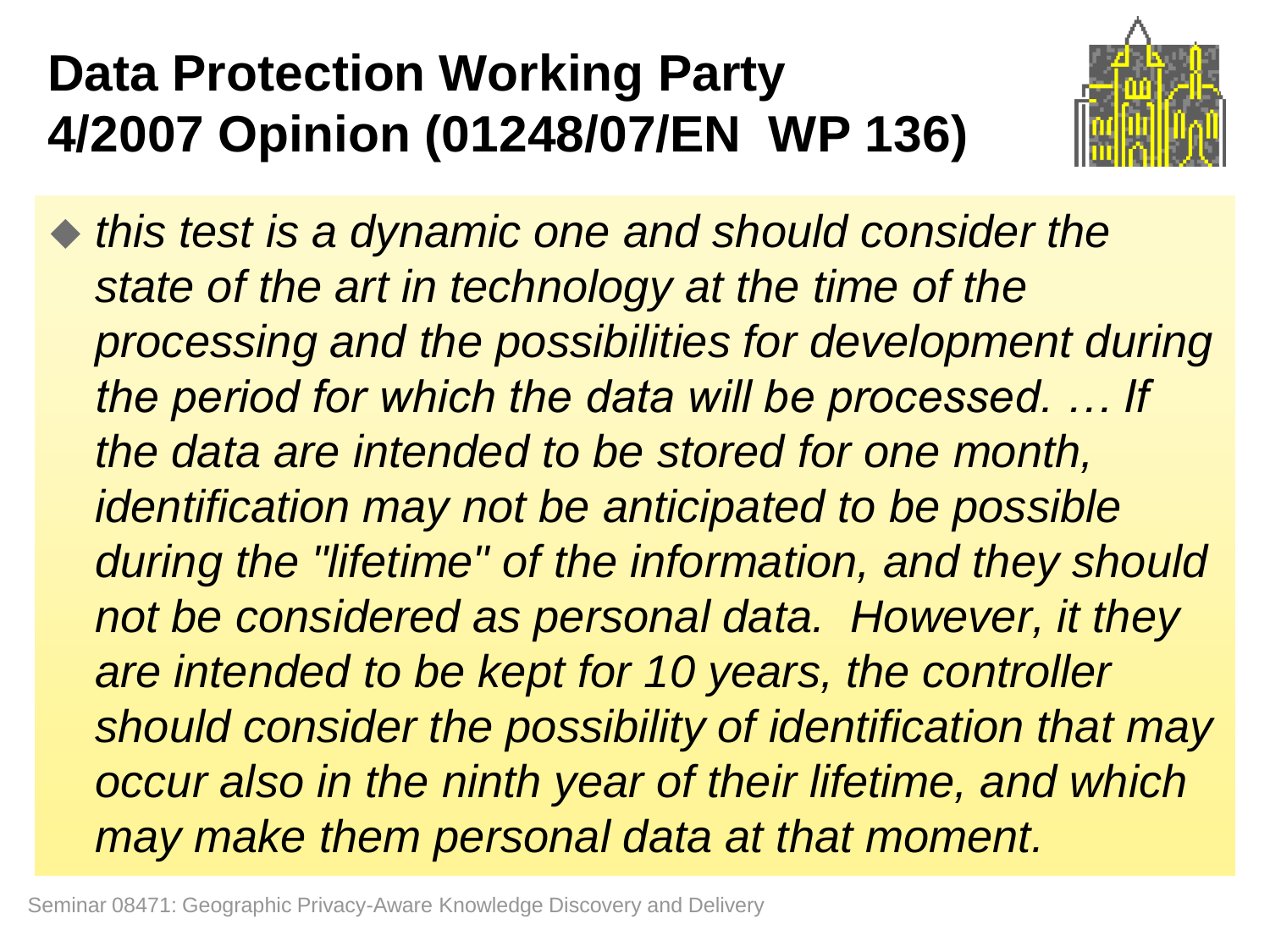# **The relevant (to technolgy) definitions (5)**



### ◆ Premise 26 (cont.)

*whereas codes of conduct within the meaning of Article 27 may be a useful instrument for providing guidance as to the ways in which data may be rendered anonymous and retained in a form in which identification of the data subject is no longer possible.*

◆ Codes of conduct are issued by member states (e.g. Italy issued a code of conduct for journalists)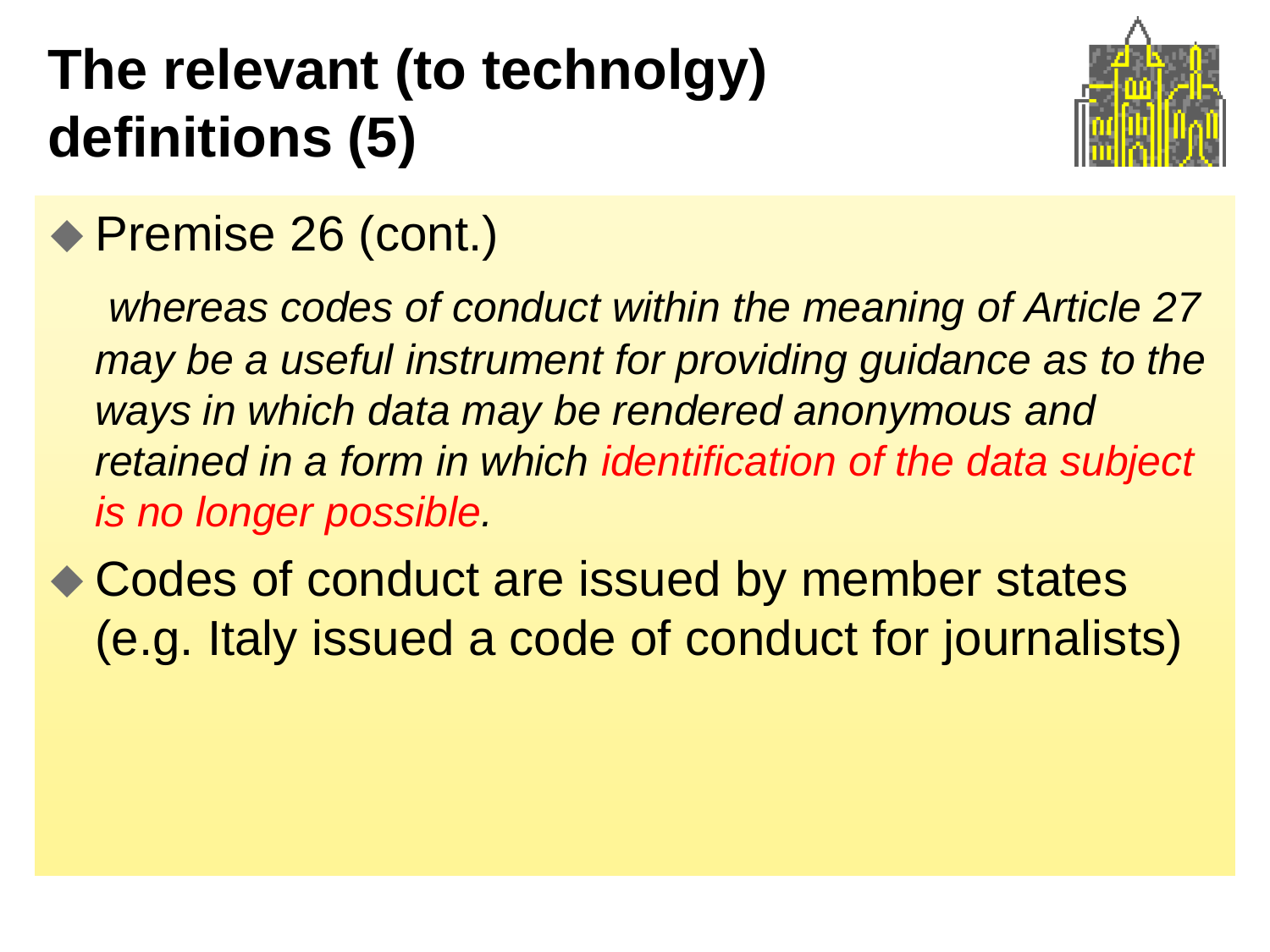# **The relevant (to technolgy) definitions (6)**



### ◆ Premise 29

*The further processing of personal data for historical, statistical or scientific purposes is not generally to be considered incompatible with the purposes for which the data was originally collected provided that member states furnish suitable safeguards; whereas these safeguards must in particular rule out the use of the data in support of measure or decisions regarding any particular individual*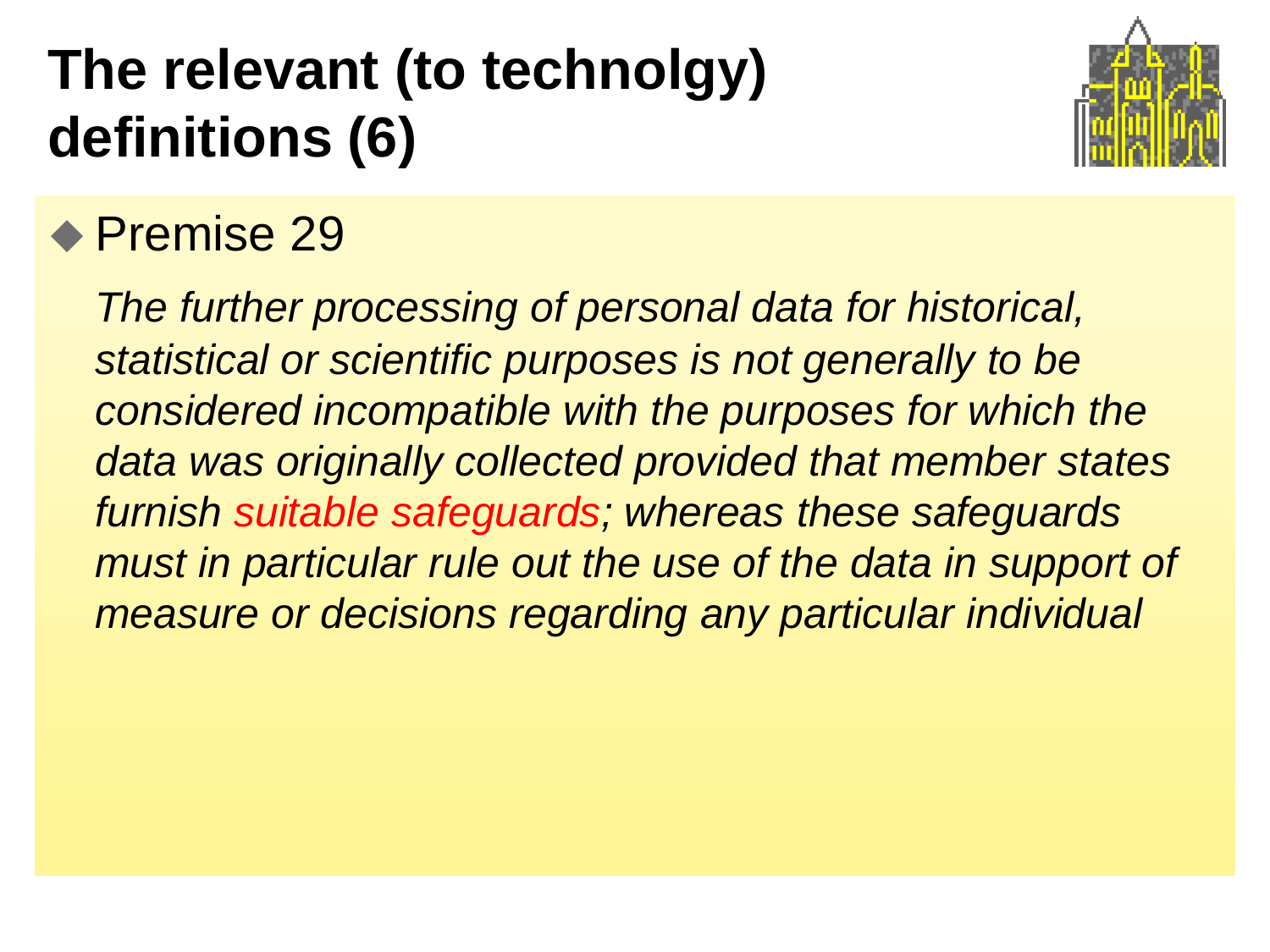# **US National Center for Health Statistics (1978)**



 "[All] micro data which are released outside of the NCHS, geographic identification must be deleted for all areas below the State level which contain fewer than 250,000\* inhabitants in the most recent official population Census"

\*Numbers vary across countries and the agencies within them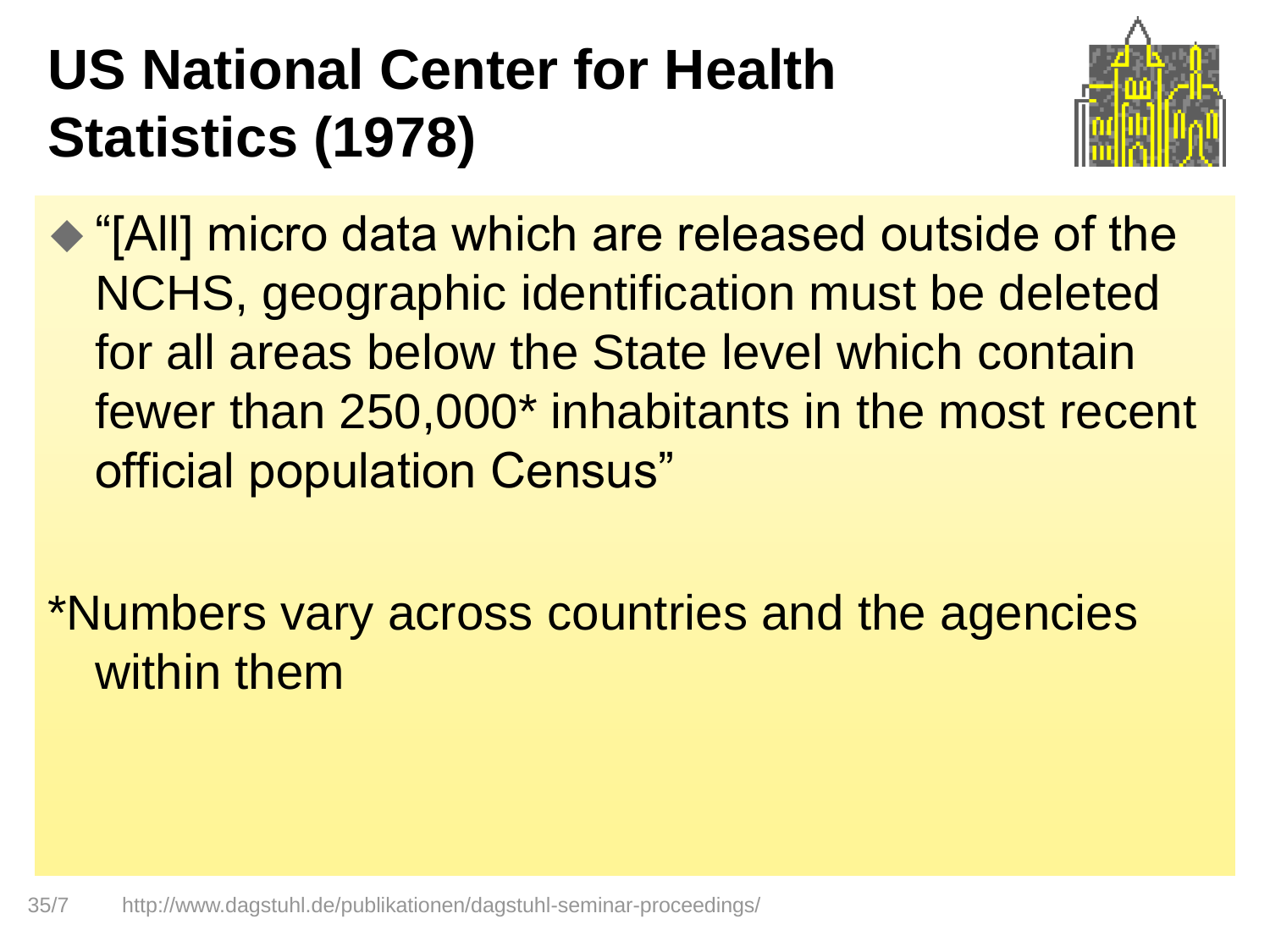# **The relevant (to technolgy) definitions (7)**



### ◆ Premise 40

*It is not necessary to impose this obligation [...] if would involve disproportionate efforts, which could be the case where processing is for historical, statistic or scientific purposes; whereas in this regard the number of data subjects, the age of the data, and any compensatory measures adopted may be taken into consideration.*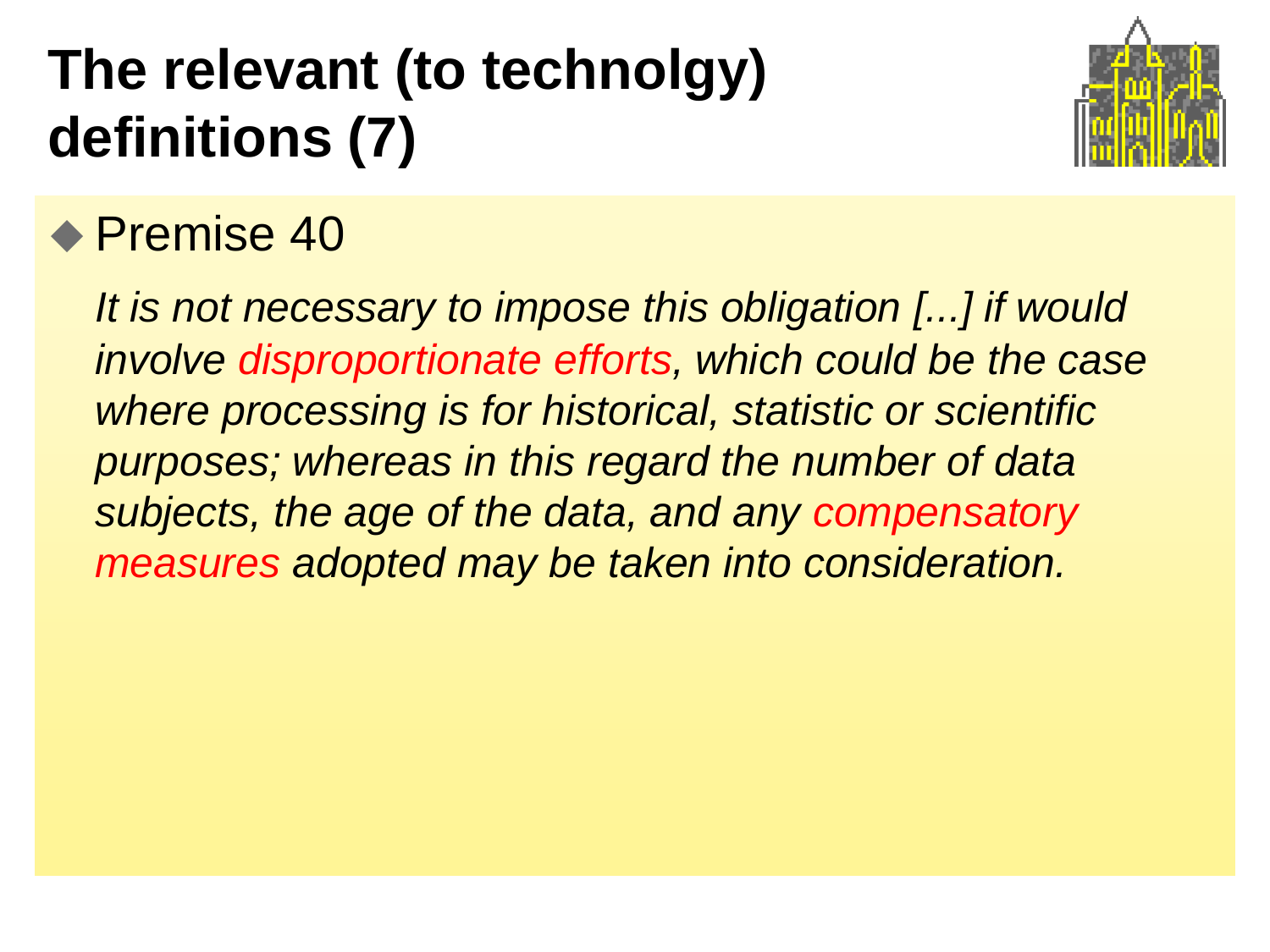# **US National Institutes of Health (2003 & 2006)**



- 2003 Data Sharing Policy
	- Philosophy: Promote openness; share datasets that are costly to generate
	- Who: Any investigator receiving at least \$500,000 in any year of an NIHsupported Study must have a data sharing plan for the data upon which their findings are based
	- Privacy: Data must be shared in a de-identified manner. No explicit directions are given, but the policy refers to HIPAA
	- IMPORTANT NOTE: An investigator may withhold data if they can explain why (e.g., privacy protection destroys data usefulness or scientific validity)!
- 2006 Data Sharing Policy for Genome Wide Association Studies
	- Extends the who to any investigator receiving NIH funds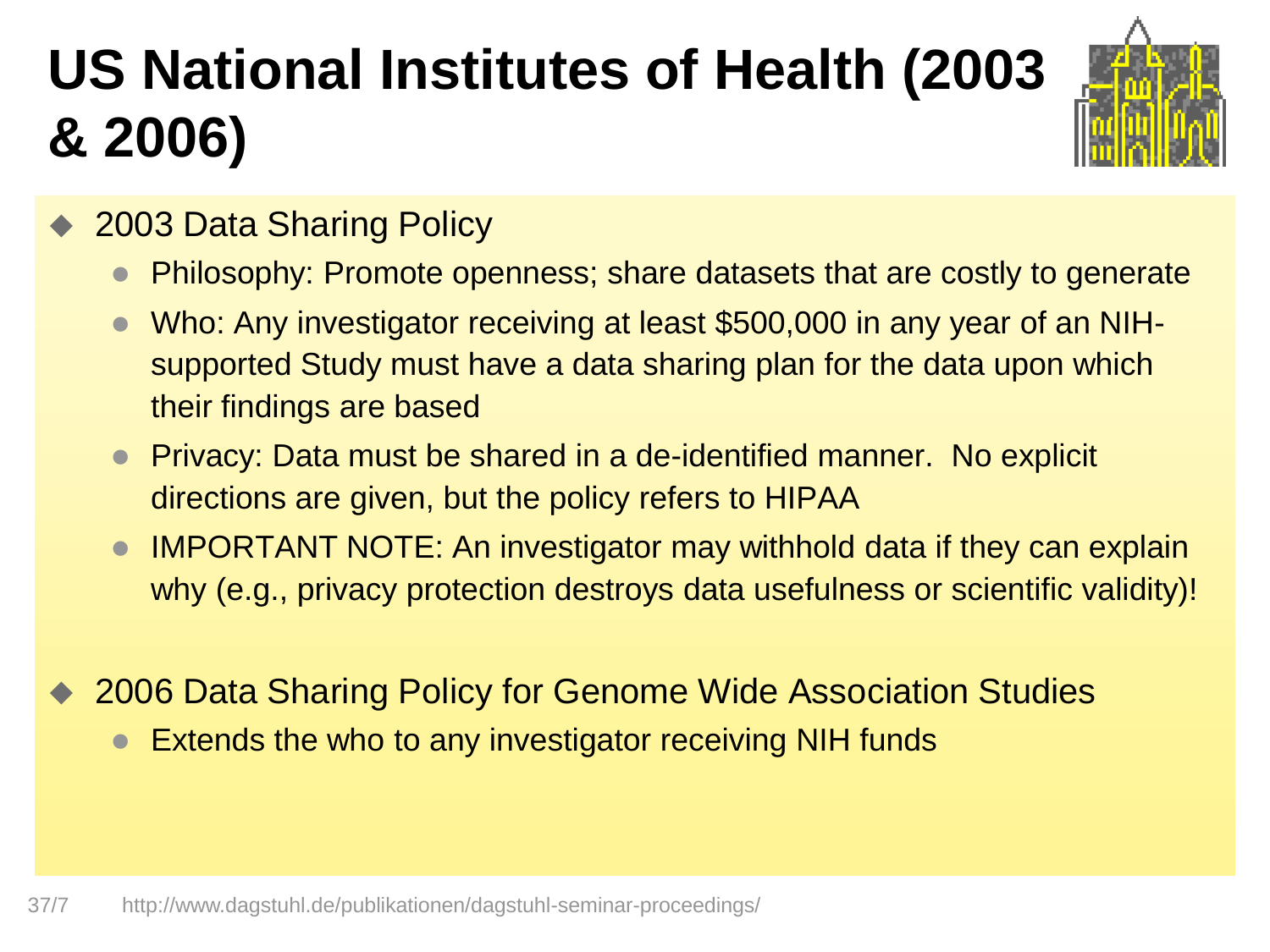### **Census & Policy**



- ◆ Goal of the Census: Collect detailed survey information on a representative population.
- ◆ Dissemination of results to the public
	- Microdata: Can not disseminate information with a Census block smaller than X
	- Tabular (Summary Data): Can not share information with multi-dimensional cell counts below a small number
		- **Informally defined as four or five**
	- In practice, Census uses many protection mechanisms beyond "aggregation", including "swapping", "simulation", "perturbation", and "suppression"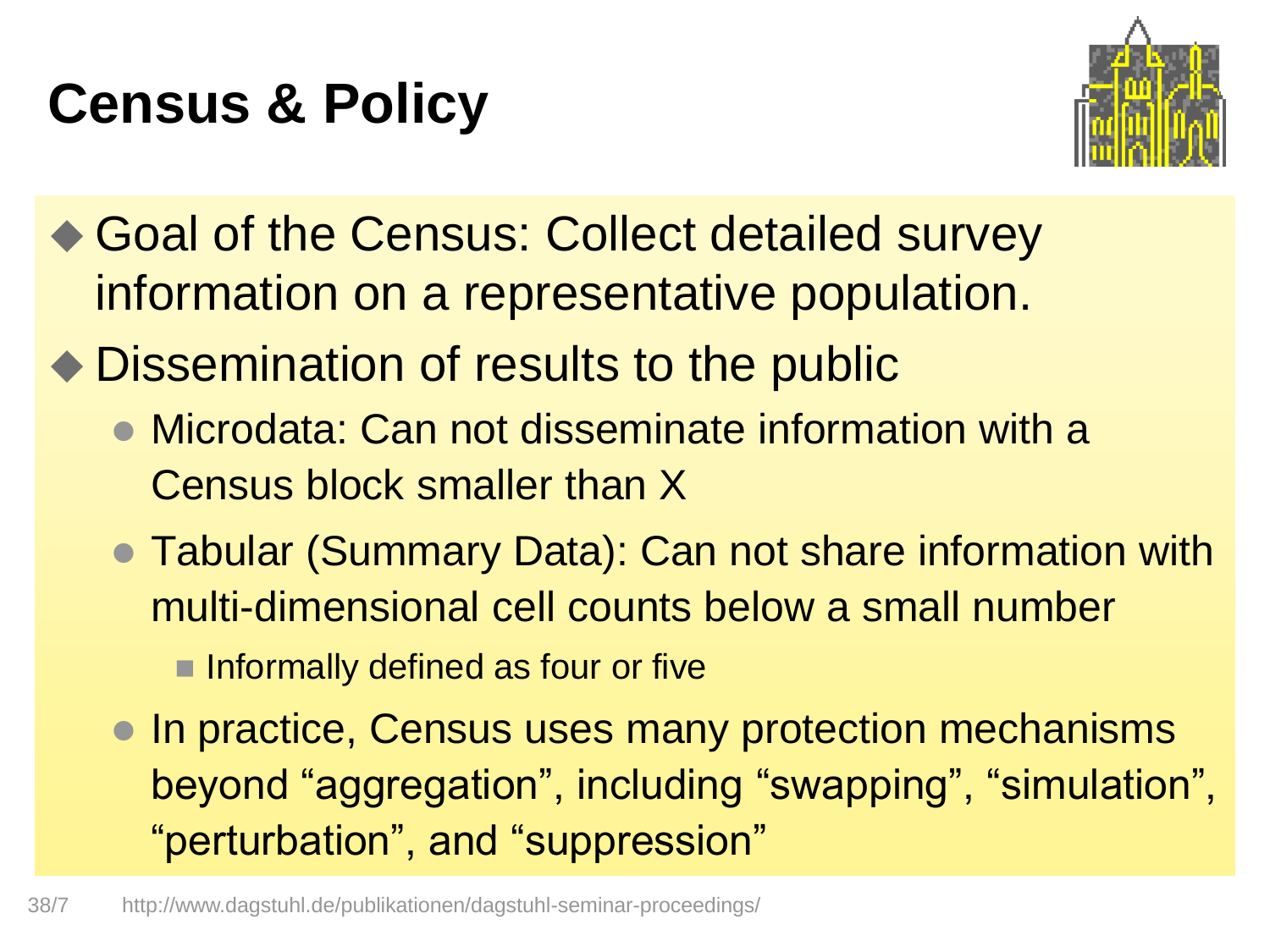# **What is Private?** *US Case: Forest Guardians vs. FEMA (2005)*



- ◆ Forest Guardians asked for
	- **e** electronic copies of GIS maps with federal data on Hurricane Katrina (home-level information, including financial information; e.g. compensations)
	- data without names & addresses
- FEMA (Federal Emergency Management Agency) refused
- Court ruled FEMA **did not have to disclose** the information because there was a chance the data could be linked to individuals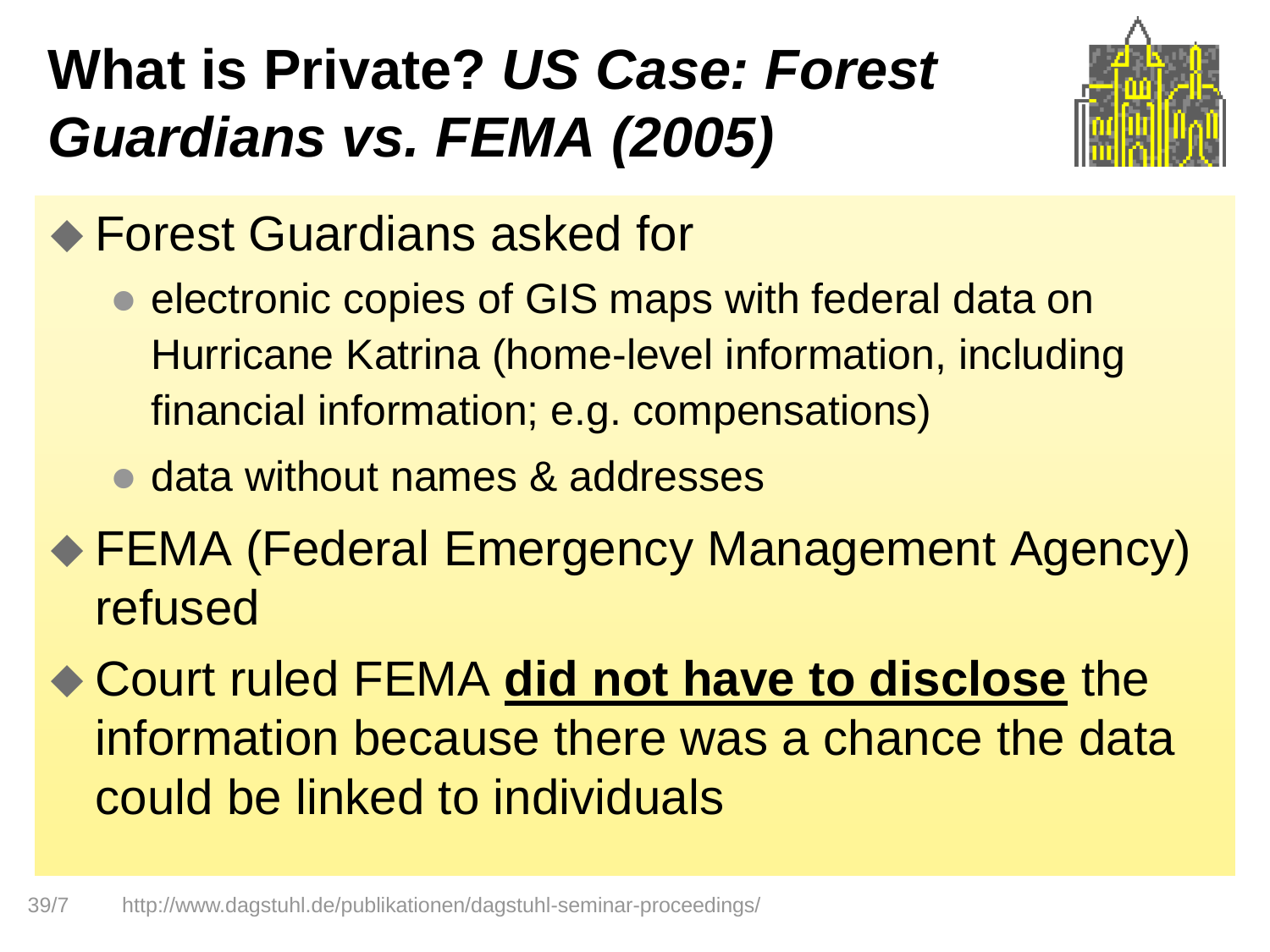# **What is Private?** *US Case: Multi Ag Media vs. USDA (2008)*



### ◆ United States Dept. of Agriculture (USDA) withheld

- crop data provided by agricultural producers
- GIS data including "information on farm, tract, and boundary identification, calculated average, and characteristics of the land"
	- Common Land Unit (CLU: now a standardized GIS field)
- Multi Ag Media filed a Freedom of Information Act request for "public spatial data"
- Portion of the request held back for "privacy reasons"
- Court ruled in favor of disclosure, but stated there existed a privacy interest
- Court agreed with USDA that data could crop finance information could be analyzed to reveal farm's worth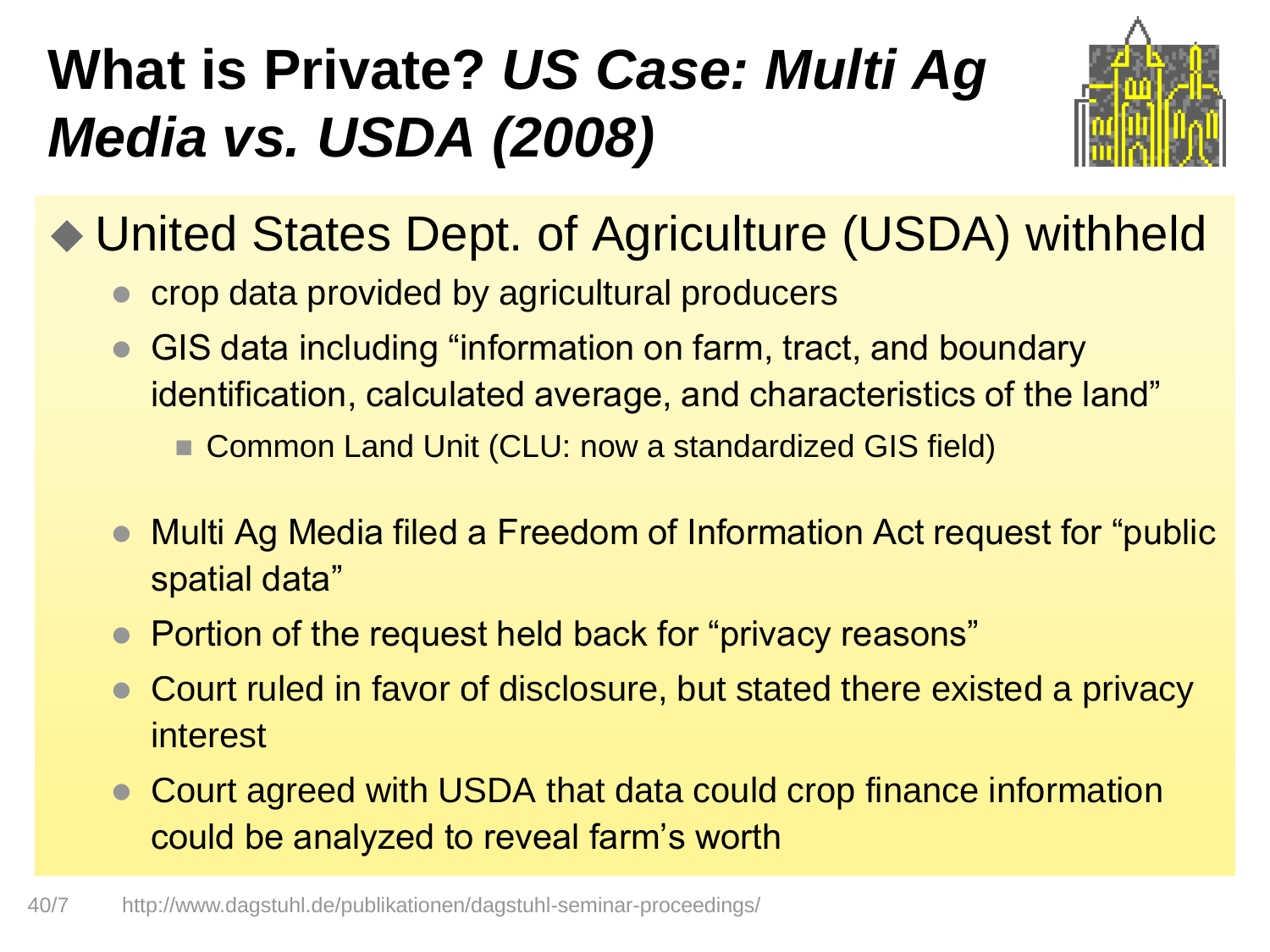# **What is Private?** *US Food, Conservation, & Energy Act of 2008*



◆ CLU GIS data was made "private" – information no longer releasable

- to the general public, as well as
- **most government agencies**

◆ "In general, NRCS (National Resource Conservation Service) technical and financial information is **not releasable** to the public, and It cannot be released to any person, Federal agency, local agency, or Indian tribe outside of USDA"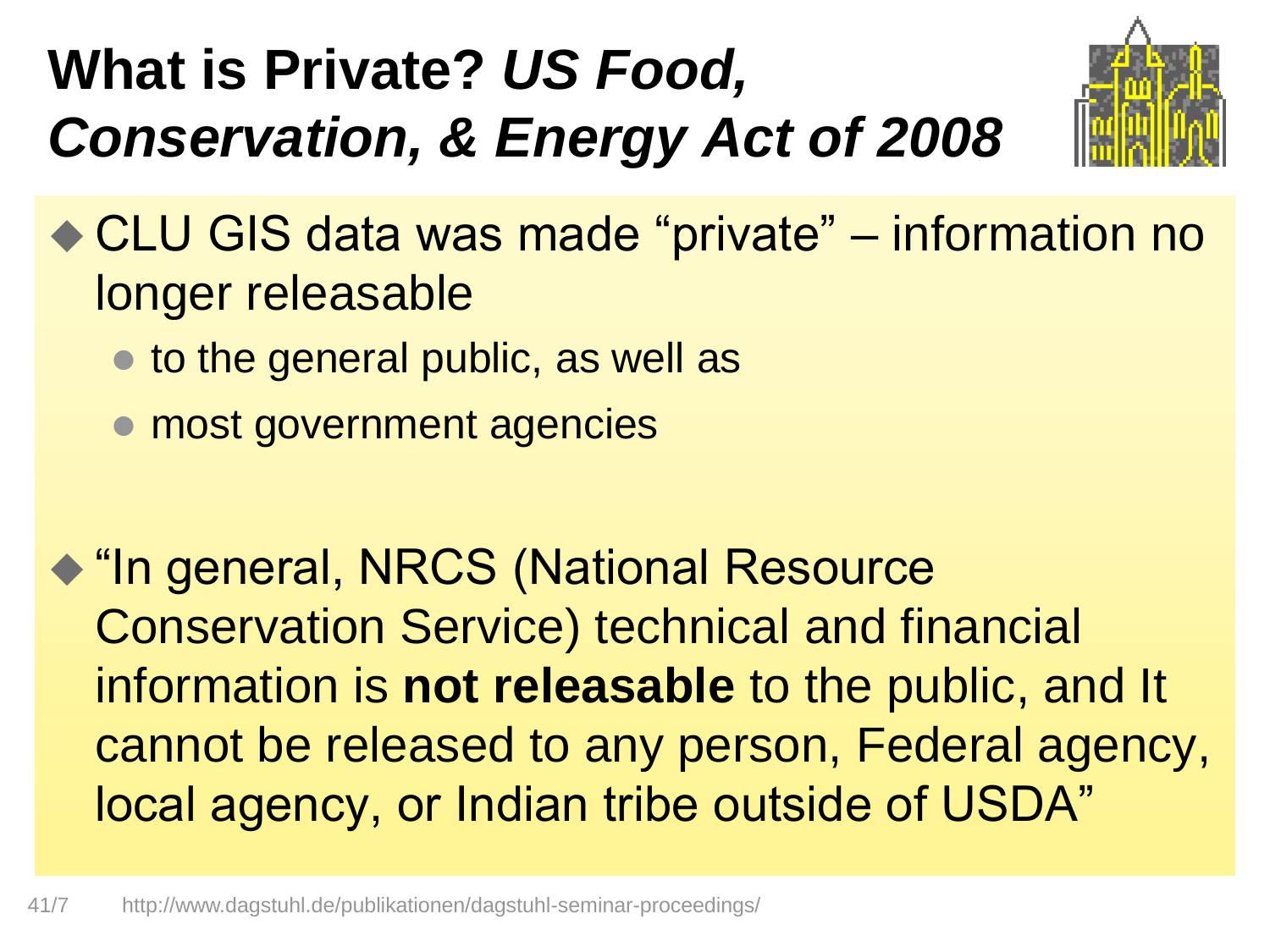# **Mobility data retention: 3 schemes**



- ◆ Personal mobility/location data collected by service providers (telecom, navigation, …) are subject to (at least) 3 different data retention schemes:
	- Retention for service-related operations (delivery, billing, network optimiztion, …)
	- Retention for law enforcement (inspection by police or judge for investigation, …)
	- Retention for analytical purposes (mobility data mining, GeoPKDD, …)
- ◆ The 3 schemes are subject to
	- 3 different regulatory contexts
	- 3 different possibilities of exploiting anonymity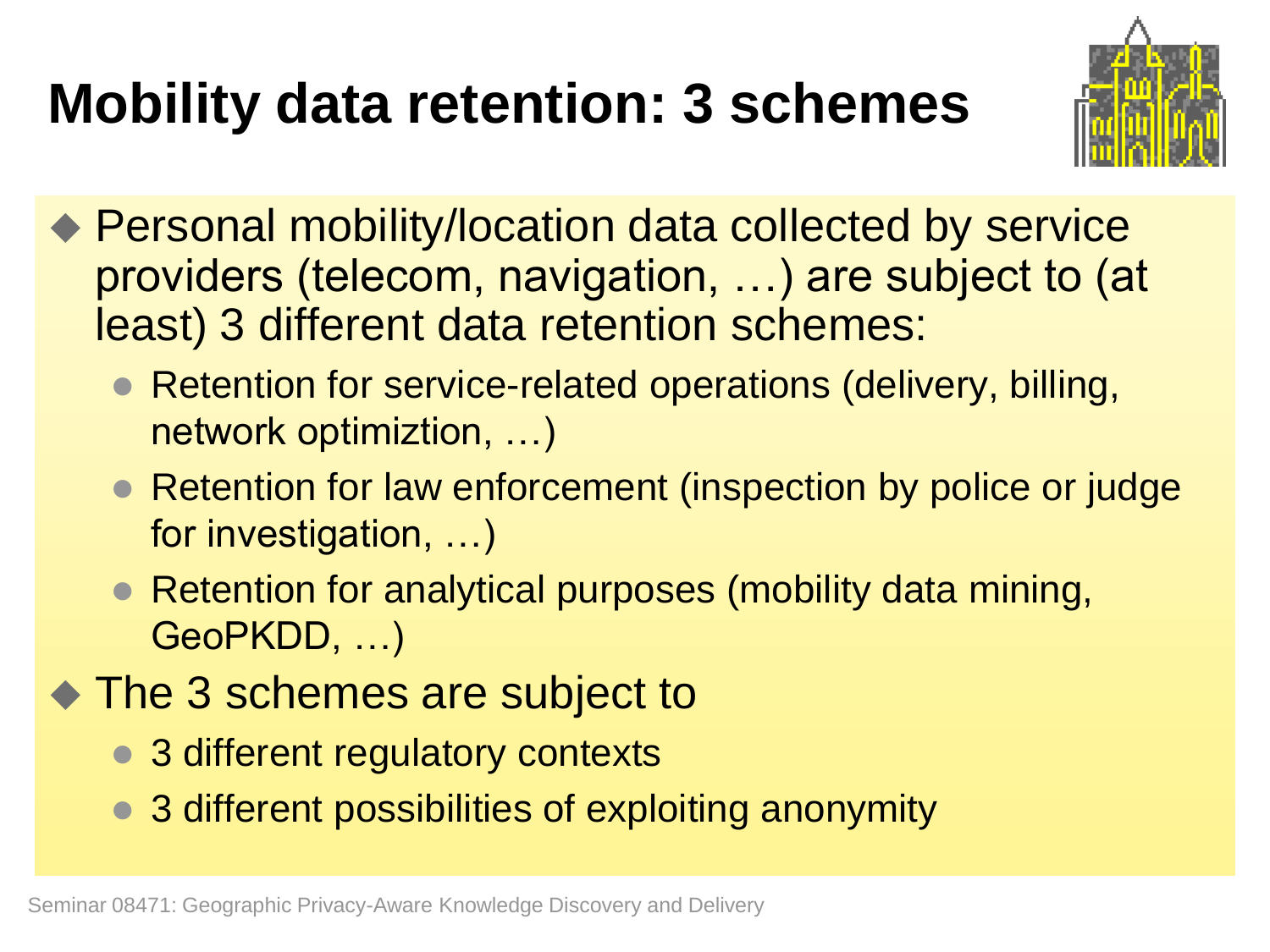# **Laws for the 3 retention schemes (in Europe)**



- ◆ Retention for service-related operations (delivery, billing)
	- The EU privacy framework speficies the responsabilities of the data custodian (i.e., the service provider)
- ◆ Retention for law enforcement (inspection by police or judge for investigation)
	- **The EU Data Retention Directive 2006/24/CE for electronic** communications specifies times and procedures (period of retention: at least 6 months, at most 2 years).

◆ Retention for analytical purposes (mobility data mining, etc.)

 Anonymous data are outside the above two directives, but no regulatory framework for anonymity for mobility data has been set.